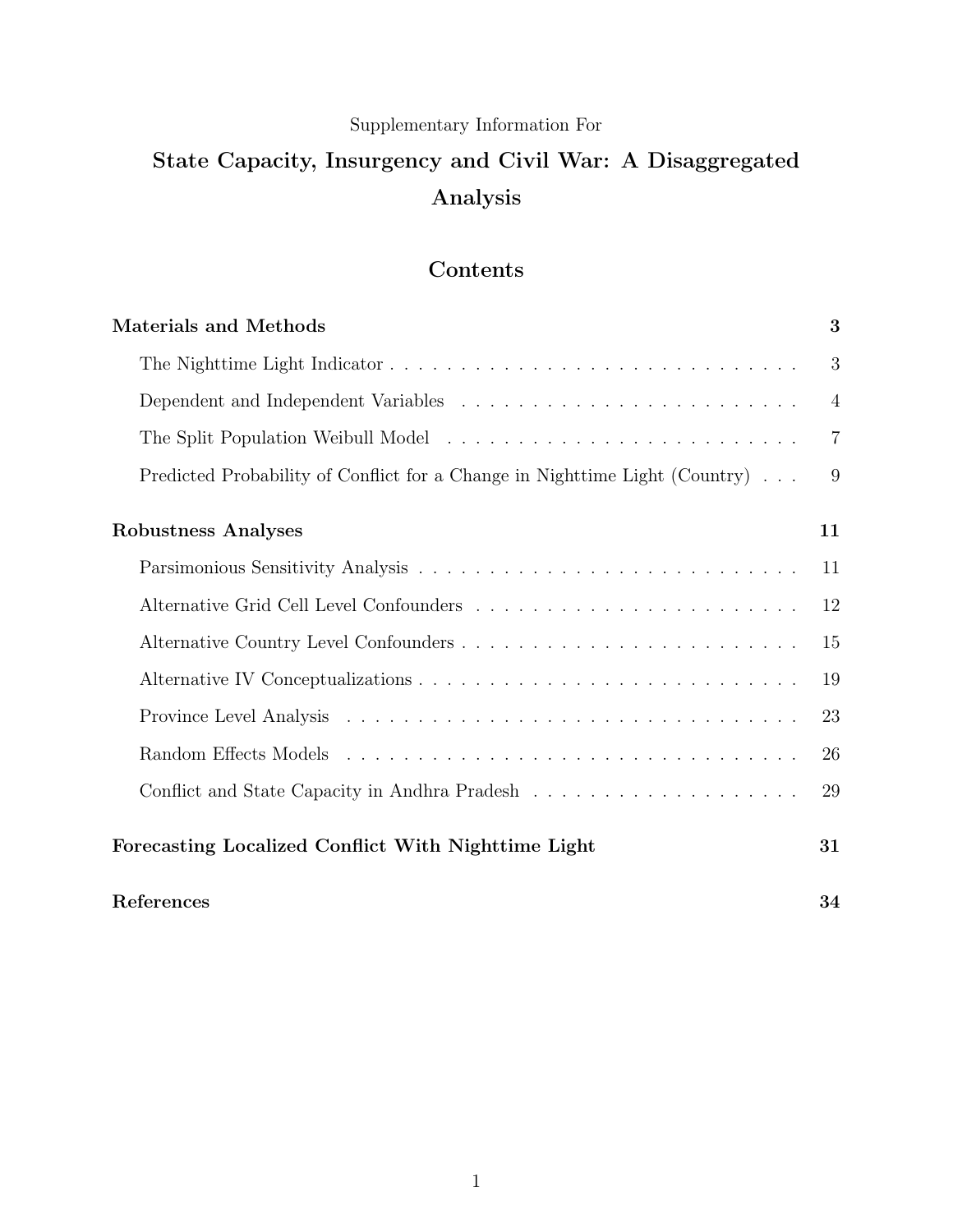This supplementary file is set as follows. We begin by providing a discussion of the data, methods, and summary statistics of the variables used in the paper, as well as the percentage of area affected by war onset or ongoing war for each country that experienced at least one respective event. We then conduct a series of robustness tests corresponding to Table 2 in the main paper. We conclude by providing a detailed illustration of the effect of state capacity as a predictive indicator of civil war onset by comparing different forecasting models with and without nighttime light.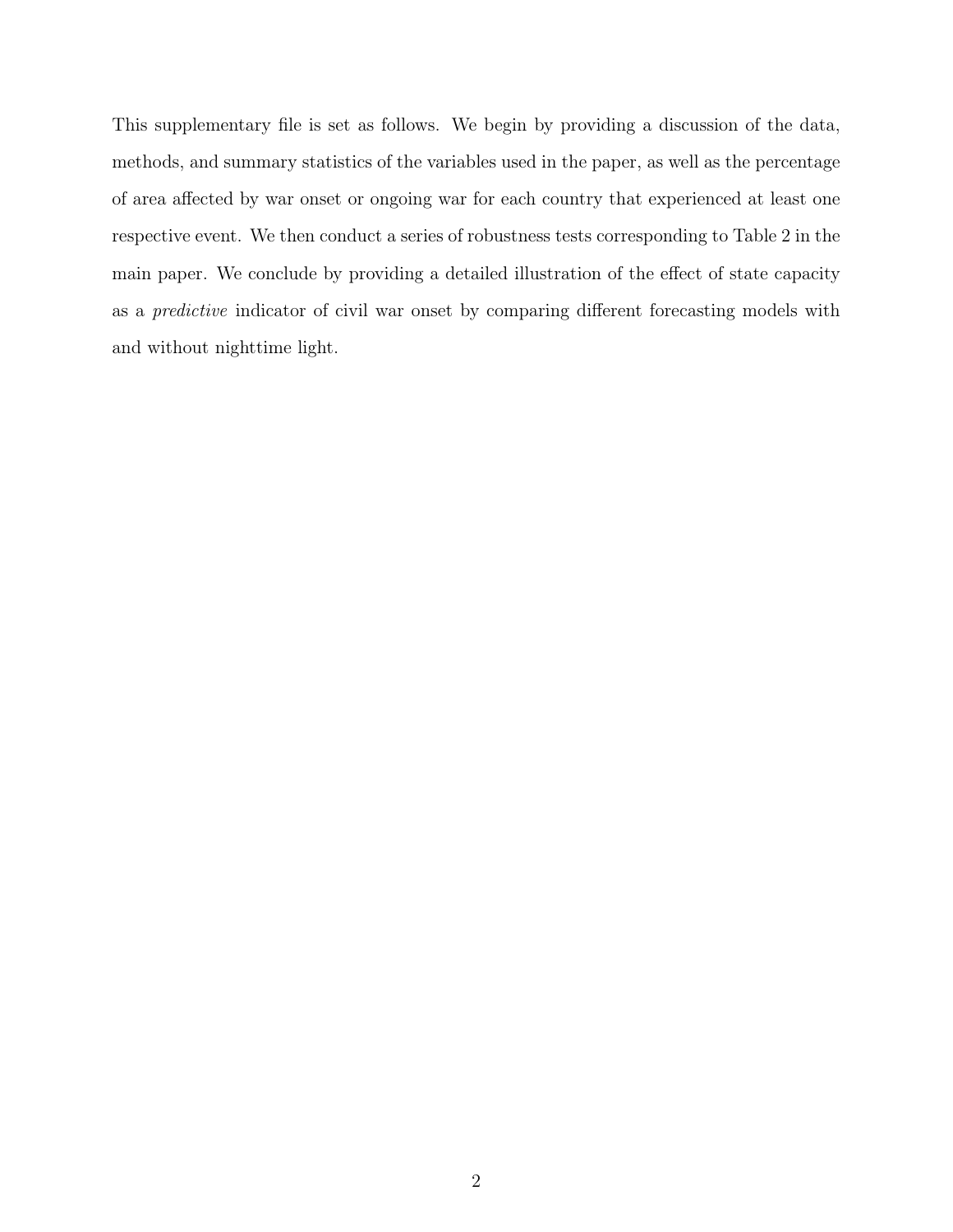#### Materials and Methods

The geo-located data used for this analysis were obtained from the PRIO-Grid dataset (Tollefsen et al., 2012). PRIO-Grid measures a variety of spatial data at the 0.5x0.5 decimal degree resolution at the equator, which decreases with higher latitudes to account for the Mercator Projection. This dataset thereby allows one to capture the variation of specific geographic and economic phenomena globally (excluding oceans, Antarctica, the Arctic) at the very local level. Crucially, the main variables of interest for the intrastate analyses are measured at the cell-, and not country-, level.

#### The Nighttime Light Indicator

Night light data for the entire terrestrial globe were obtained from NASA and measured at five year intervals between 1992 and 2007. The unit of measurements is the pixel, or a square of 0.008 x 0.008 decimal degrees (approximately 1 km x 1 km around the equator that increases in size as one moves up toward the poles), which varies between cells based on cell area (an additional motivation to include cell area in all our cell-level analyses). We coded our nighttime light indicator by counting all the pixels that had some degree of luminosity within a given cell for the years in question, under the assumption that a higher number of lighten areas corresponds to more areas where the regime can and wants to be (more) present, all else equal. The number of luminous pixels was then aggregated to the cell, district, or country level (depending on the unit of interest in each particular analysis).

Note that using nighttime light indicator to approximate different aspects of development is not without problems (Huang et al.,  $2014$ ). The effect of nighttime light might vary between different datasets, and the manner in which nighttime light data are collected is also relevant. We discuss this issue theoretically and illustrate the validity of our specific indicator as an approximation of different subnational measures in the main paper. However, we add additional validation exercises in this Supporting Information file as well. First, to illustrate the validity of this measure, Figure A1 compares different operationalizations of nighttime light in our dataset to the actual distribution of nighttime light in India. As this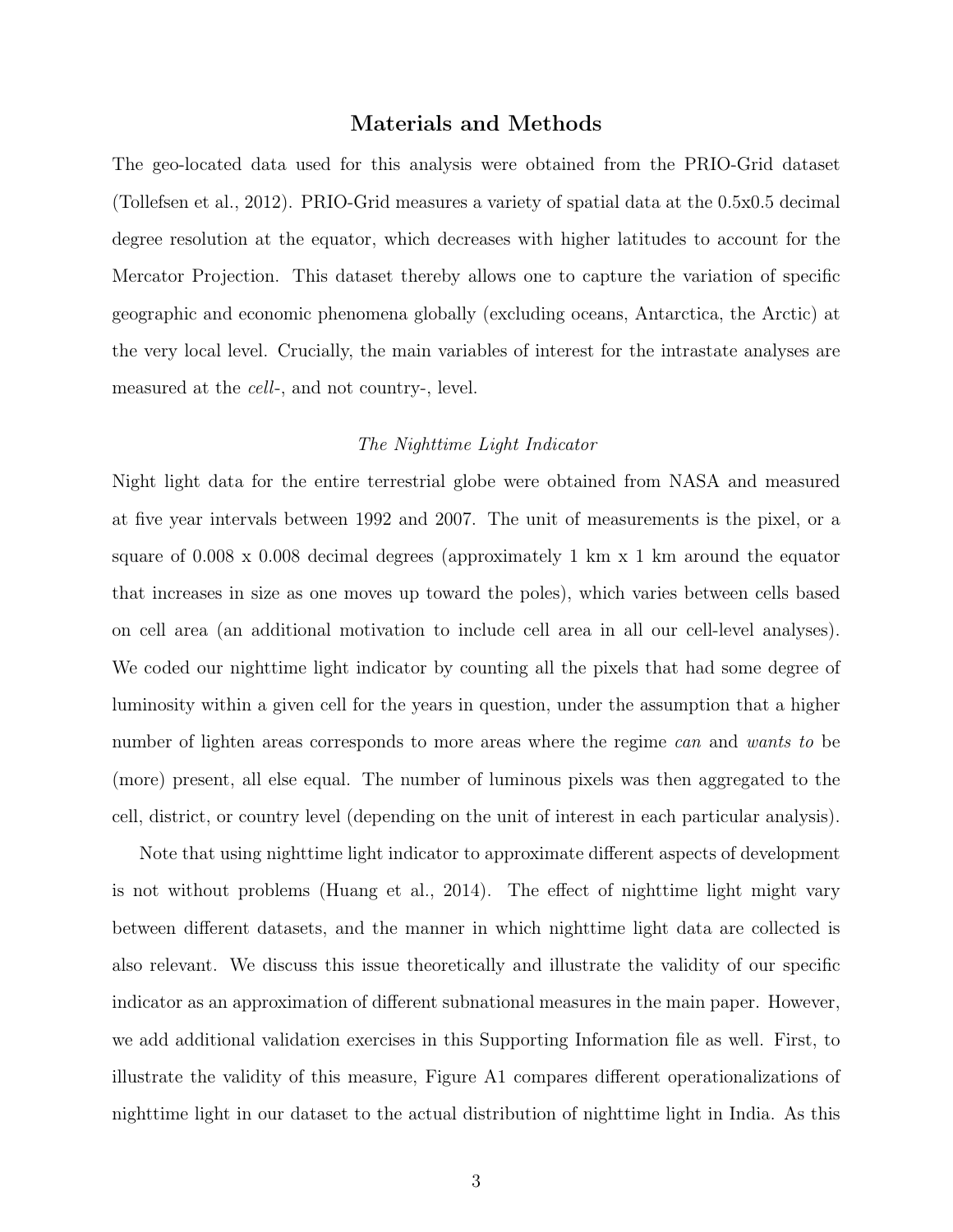figure illustrates, apart from being theoretically defensible, our operationalization closely resembles the actual distribution of nighttime light within different countries and regions, even compared with alternative operationalizations. Importantly, our measure is also *time* varying, which allows us to capture the effects of state capacity over time.

Second, Figure A2 reports correlations between nighttime light and tax revenue by district in Ecuador, as well as how well nighttime light predicts tax revenue in these districts. As also shown in the cases of Brazil, Ghana, and India presented in the main paper, nighttime light provide a reasonable approximation of tax revenue (an established measure of state capacity) data measured at the highly disaggregated level, both when the real and predictive values are concerned. Finally, we also replicate our subnational logit models using an alternative indicator of nighttime light emissions obtained from the PRIO-Grid dataset (Tollefsen et al., 2012) in Table A9 below. In every case, the results suggest that our nighttime light measure is a reasonable approximation of state capacity and presence.

#### Dependent and Independent Variables

Civil war measures, as well as % mountainous area, urbanization, travel time, distance to nearest border, cell area, population, and gross cell product were obtained from the PRIO-Grid project (Tollefsen et al., 2012), with the latter three variables logged and lagged prior to being included in the models.<sup>1</sup> Civil war was defined inclusively as any cell that experienced at least 25 annual combatant battle deaths resulting from intrastate conflict during a given year, and coded zero otherwise. This definition means that no deaths resulting from collateral damages or civilian casualties are counted under this definition. Our spatial lag variable measures whether civil war onset occurred in any adjacent cell during the same year.

The cell-level variables for population and gross cell product were originally measured by Nordhaus (2006) for the years 1995 and 2000 and then interpolated to the yearly level using a last value carried forward approach. Mountainous area and urbanization measures included the percent of a given cell's mountainous or urban coverage, respectively, as coded

<sup>1</sup>Conflict measures were originally obtained from Gleditsch et al. (2002).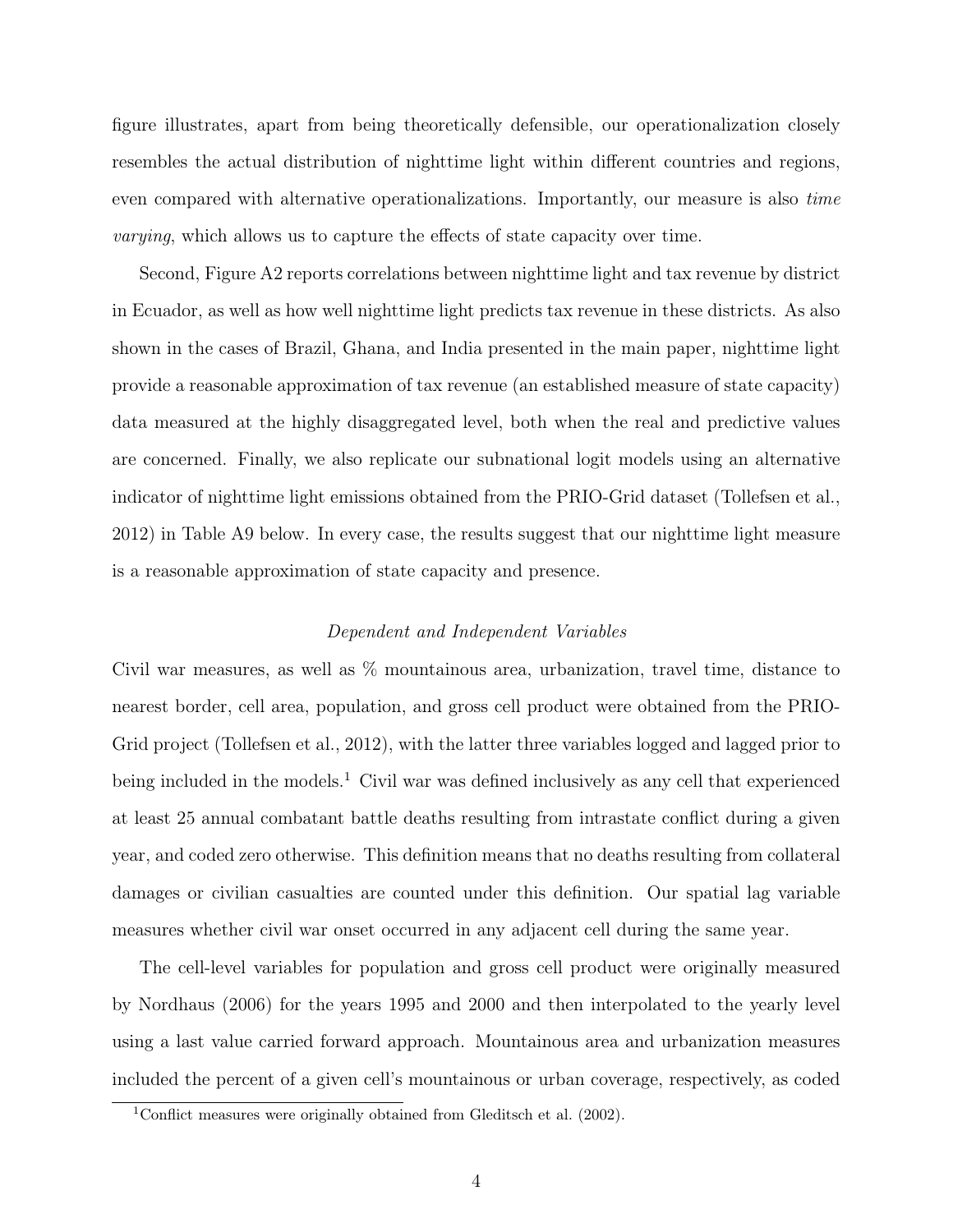

(c) Night light by grid cell (mean)

Figure A1: Night Light Measures for India At the PRIO-Grid Cell Level (2013)

(b) Night light by grid cell (sum)



(d) Night light by grid cell (mean luminosity)



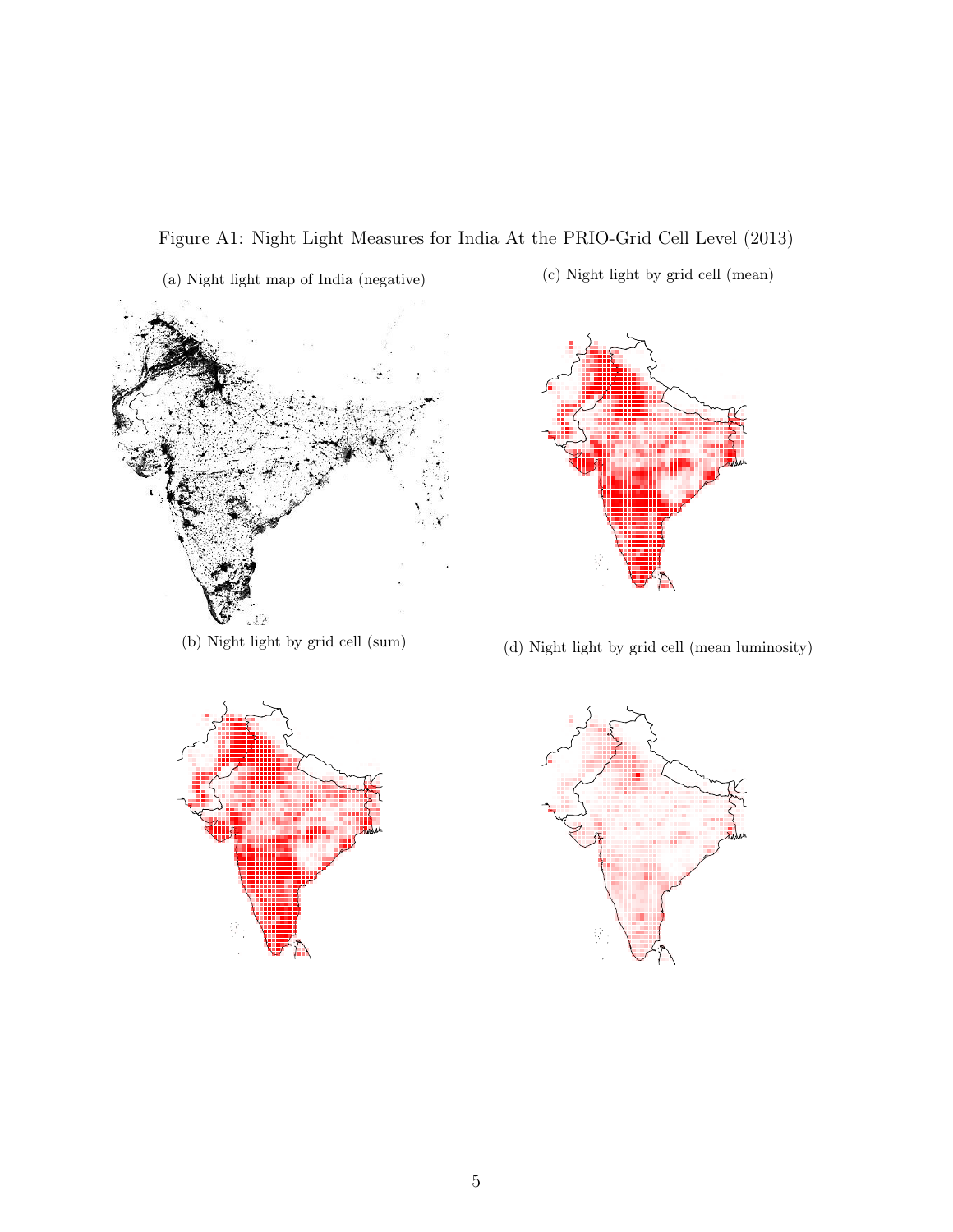

Figure A2: Correlations between Nighttime Light and Tax Revenue by District in Ecuador, 2012

by the Globcover 2009 project (Bontemps, Defourny and Van Bogaert, 2009). Because PRIO-Grid data on mountainous area was available only for the years 2000-2008, we remerged this covariate into the dataset for the entire period analyzed here (1992-2008) under the assumption that little variation in this variable occurred during this time.

The political regime measure Poilty2 was obtained from the Polity IV dataset (Marshall, Jaggers and Gurr, 2013). Military expenditure data were obtained from the Correlates of War (COW) project (Singer, Bremer and Stucky, 1972), and logged. Oil as percent of GDP was obtained from the Oil and Gas dataset complied by Ross (2011) and was lagged one year to handle potential endogeneity issues. We used Fearon and Laitin's (2003) standards to code the variables Polity (binary), anocracy, and new state<sup>2</sup> for the period analyzed here. We also incorporated their constant measures of ethnic and religious fractionalization without any additional changes, whenever these indicators were used (see Fearon and Laitin, 2003, for details on each variable's measurement).

<sup>&</sup>lt;sup>2</sup>New state indicators for three countries that were formed between 1999 and 2008 were added: East Timor, Montanegro, and Kosovo.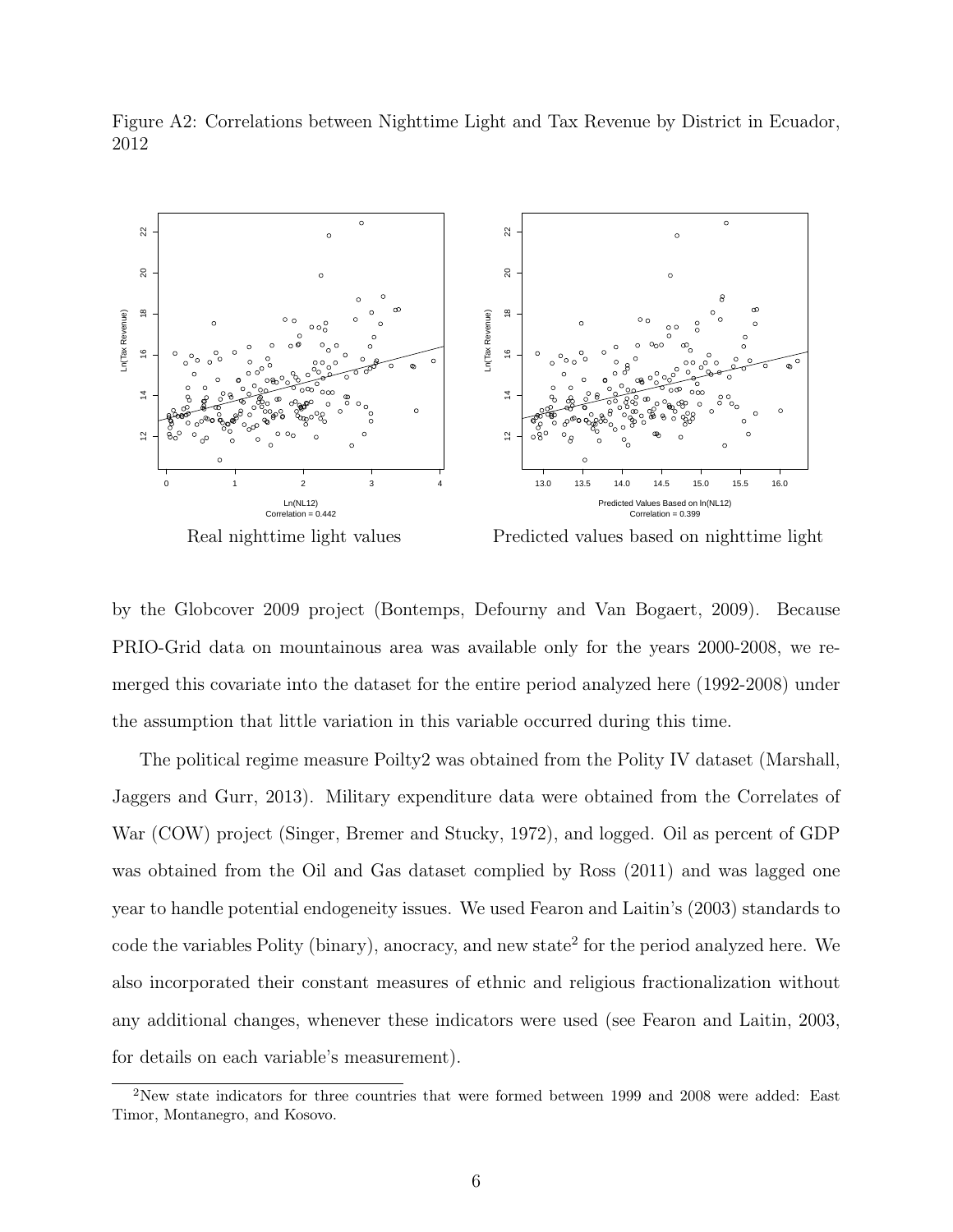#### The Split Population Weibull Model

In addition to logit models used in the first and second stage of the main paper (as well as the robustness and prediction analyses reported below), we relied on the Weibull model to account for duration related effects. Specifically, we chose to rely on the Weibull model because it is parametric, meaning that a split population framework can be applied to the data. The split-population Weibull (SPW) allows us to adjust the survival model coefficient estimates to account for the excess of zero values in our sample – recall that we have only 113 civil war onset events in the entire sample – by utilizing two stages of analysis. In the first, or risk, stage, a binary logit equation is used to test for whether a zero observation is likely to have been produced by the zero-only data generating process. The covariates used in this stage account for an absence of atrocity-prone social and geographical characteristics (Box-Steffensmeier and Jones, 2004; Svolik, 2008). In the second, or duration, stage, a Weibull model is used to test the effect of each covariate on the expected frequency of each dependent variable, conditional on a case being "non-immune" based on estimates obtained in the splitting stage.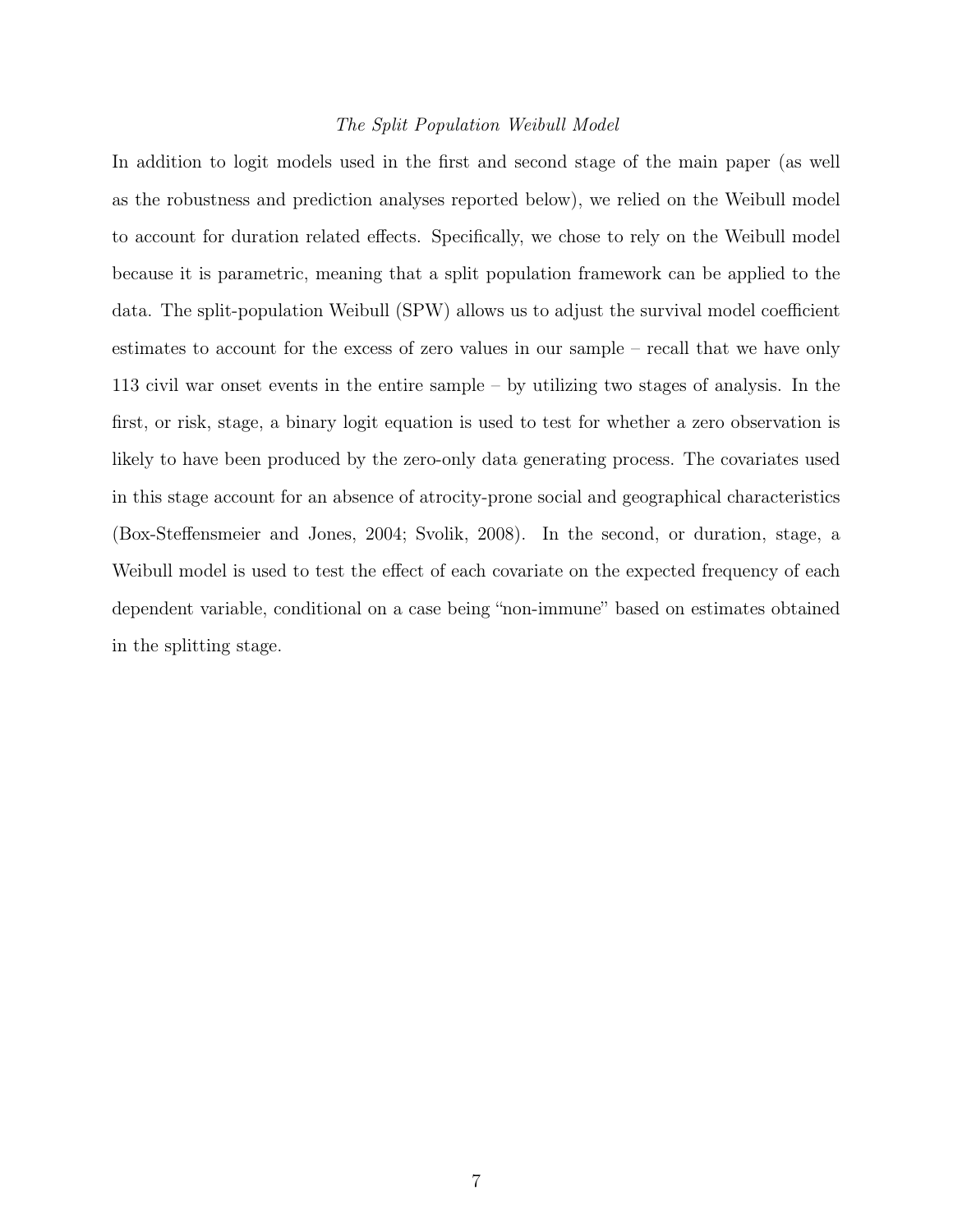|                                         | Minimum                                                                 | Median         | Mean   | Max     | SD     |
|-----------------------------------------|-------------------------------------------------------------------------|----------------|--------|---------|--------|
| <b>Country Level Analyses</b>           |                                                                         |                |        |         |        |
| (Country Covars. Only)                  |                                                                         |                |        |         |        |
| Nighttime light $(\text{country})^2$    | 8.041                                                                   | 12.810         | 12.900 | 18.180  | 2.0119 |
| Civil war onset                         | 0.000                                                                   | 0.000          | 0.019  | 1.000   | 0.138  |
| Prior war                               | 0.000                                                                   | 0.000          | 0.208  | 1.000   | 0.406  |
| Per capita income $^{1,2,3}$            | 5.279                                                                   | 7.863          | 7.896  | 9.934   | 1.091  |
| Population <sup>1,2,3</sup>             | 6.109                                                                   | 9.111          | 9.206  | 14.030  | 1.427  |
| Mountainous $(\%)^2$                    | 0.000                                                                   | 2.332          | 2.105  | 4.557   | 1.436  |
| Noncontiguous                           | 0.000                                                                   | 0.000          | 0.154  | 1.000   | 0.361  |
| Oil exporter                            | 0.000                                                                   | 0.000          | 0.147  | 1.000   | 0.354  |
| New state                               | 0.000                                                                   | 0.000          | 0.023  | 1.000   | 0.148  |
| Instability <sup>1</sup>                | 0.000                                                                   | 0.000          | 0.205  | 1.000   | 0.404  |
| Polity $2^1$                            | $-10.000$                                                               | 5.000          | 2.310  | 10.000  | 6.882  |
| Ethnic fractionalization                | 0.001                                                                   | 0.403          | 0.412  | 0.925   | 0.276  |
| Religious fractionalization             | 0.000                                                                   | 0.375          | 0.383  | 0.783   | 0.216  |
| Anocracy <sup>1</sup>                   | 0.000                                                                   | 0.000          | 0.275  | 1.000   | 0.447  |
| Polity 2 $(binary)^1$                   | 0.000                                                                   | 0.000          | 0.488  | 1.000   | 0.500  |
| <b>Cell Level Analyses</b>              |                                                                         |                |        |         |        |
| (Cell and Country Covars.)              |                                                                         |                |        |         |        |
| Nighttime light <sup>2</sup>            | 0.000                                                                   | 0.000          | 0.256  | 8.189   | 2.992  |
| Civil war onset                         | 0.000                                                                   | 0.000          | 0.000  | 1.000   | 0.010  |
| Civil war <sup>1</sup>                  | 0.000                                                                   | 0.000          | 0.060  | 1.00    | 0.246  |
| Gross cell product <sup>1,2</sup>       | 0.00                                                                    | 0.09           | 0.51   | 6.97    | 0.858  |
| Population <sup>1,2</sup>               | 0.000                                                                   | 8.301          | 7.804  | 16.690  | 3.696  |
| Mountainous area $(\%)^{\dagger}$       | 0.000                                                                   | 0.000          | 0.224  | 1.000   | 0.352  |
| Distance to border <sup>2</sup>         | 0.000                                                                   | 5.740          | 5.600  | 9.300   | 1.461  |
| Oil production <sup>1, 2</sup>          | 0.000                                                                   | 18.440         | 15.880 | 20.000  | 6.003  |
| New state <sup>‡</sup>                  | 0.000                                                                   | 0.000          | 0.000  | 1.000   | 0.018  |
| Political instability                   | 0.000                                                                   | 0.000          | 0.026  | 1.000   | 0.158  |
| Polity $2^1$                            | $-10.000$                                                               | 6.000          | 4.367  | 10.00   | 6.194  |
| Ethnic fractionalization                | 0.000                                                                   | 0.330          | 0.435  | 0.925   | 0.258  |
| Religious fractionalization             | 0.000                                                                   | 0.446          | 0.442  | 0.783   | 0.202  |
| Cell $area2$                            | 0.000                                                                   | 7.697          | 7.399  | 8.039   | 0.969  |
| Travel time <sup>2</sup>                | 0.000                                                                   | 6.230          | 6.340  | 10.31   | 1.250  |
| Anocracy <sup>1</sup>                   | 0.000                                                                   | 1.000          | 0.782  | 1.000   | 0.413  |
| Polity 2 (binary) <sup>1</sup>          | 0.000                                                                   | 0.000          | 0.485  | 1.000   | 0.500  |
| Nighttime light <sup>2, 3</sup>         | $\boldsymbol{0}$                                                        | 5.320          | 4.725  | 8.189   | 2.565  |
| Nighttime light $(total)^{2, 3}$        | $\boldsymbol{0}$                                                        | 7.933          | 7.364  | 12.740  | 2.751  |
| Urban area $(\%)^1$                     | 0.000                                                                   | 0.000          | 0.207  | 51.550  | 1.218  |
| Nighttime light squared <sup>2</sup>    | 0.000                                                                   | 0.000          | 15.52  | 67.06   | 2.070  |
| Night ime light squared <sup>2, 3</sup> | $\boldsymbol{0}$                                                        | 28.310         | 28.910 | 67.060  | 21.442 |
| Spatial lag onset                       | 0.000                                                                   | 0.000          | 0.000  | $0.5\,$ | 0.005  |
| Military expenditure <sup>1,2</sup>     | 0.000                                                                   | 16.030         | 15.660 | 20.130  | 2.618  |
| Calibrated light mean (PRIO)            | 0.014                                                                   | 0.034          | 0.054  | 1.000   | 0.067  |
| Nighttime light (per capita)            | $\boldsymbol{0}$                                                        | $\overline{0}$ | 0.272  | 9.044   | 0.311  |
| Country size <sup>2</sup>               | $3.045\,$                                                               | 15.960         | 15.210 | 17.000  | 1.557  |
|                                         | <sup>1</sup> lagged; <sup>2</sup> natural log; <sup>3</sup> by district |                |        |         |        |

Table A1: Summary Statistics of All Variables Used in Analysis

analyzed here under the assumption that little variation in this covariate occurred.

‡ : Indicators for East Timor, Montanegro, and Kosovo (formed between 2003 and 2008) were added to this variable.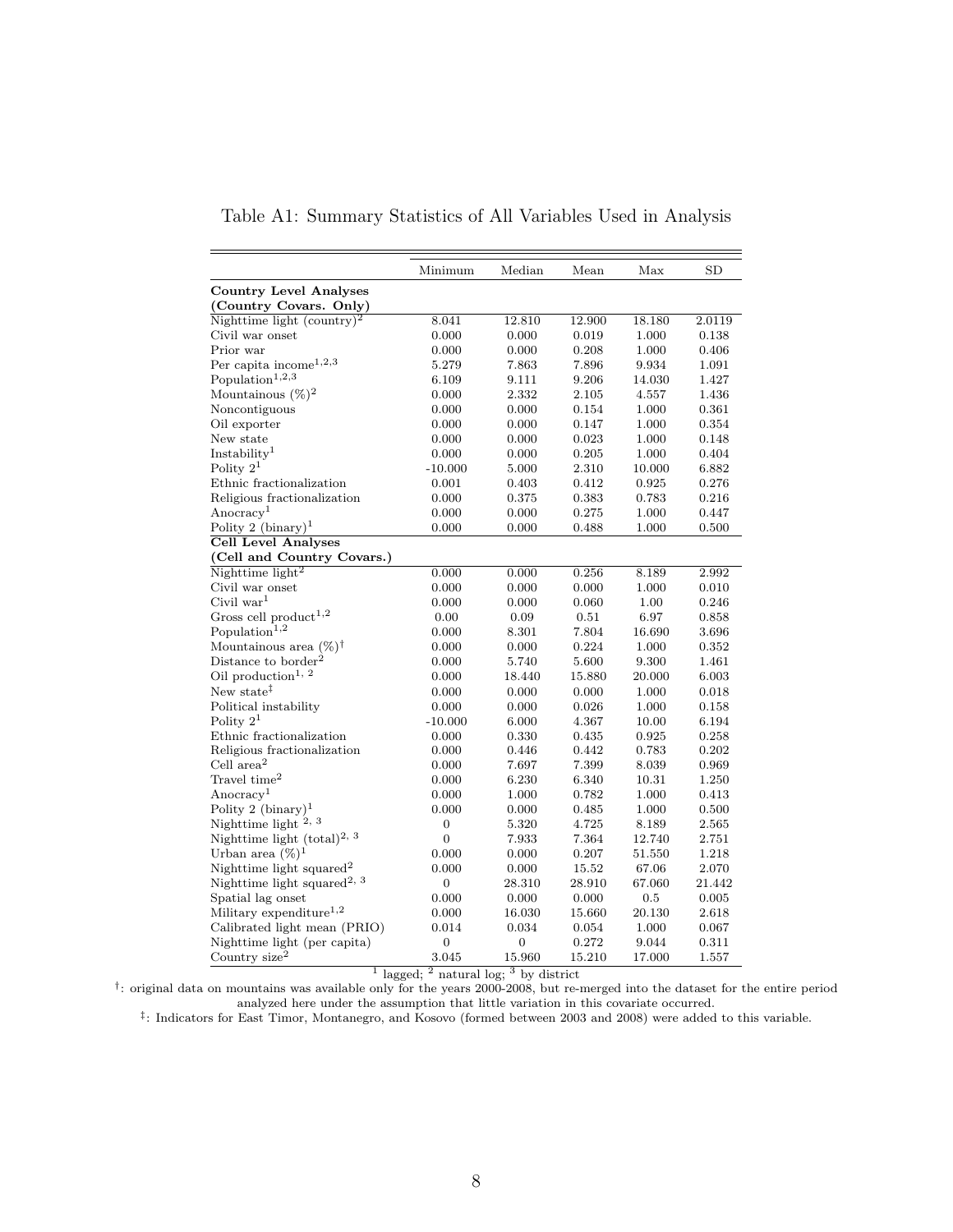| Country            | Total     | Cells with | Affected      | Country       | Total     | Cells with | Affected      |
|--------------------|-----------|------------|---------------|---------------|-----------|------------|---------------|
|                    | No. Cells | Con. Onset | Region $(\%)$ |               | No. Cells | Con. Onset | Region $(\%)$ |
| Comoros            | 5.00      | 1.00       | 20.00         | Thailand      | 196.00    | 2.00       | 1.02          |
| Lebanon            | 5.00      | 1.00       | 20.00         | Niger         | 402.00    | 4.00       | 1.00          |
| Burundi            | 11.00     | 2.00       | 18.18         | Congo         | 112.00    | 1.00       | 0.89          |
| Rwanda             | 9.00      | 1.00       | 11.11         | Cote d'Ivoire | 113.00    | 1.00       | 0.88          |
| Diibouti           | 9.00      | 1.00       | 11.11         | Somalia       | 241.00    | 2.00       | 0.83          |
| Lesotho            | 12.00     | 1.00       | 8.33          | Nigeria       | 312.00    | 2.00       | 0.64          |
| Guinea-Bissau      | 13.00     | 1.00       | 7.69          | India         | 1197.00   | 7.00       | 0.58          |
| Azerbaijan         | 44.00     | 3.00       | 6.82          | Yemen         | 178.00    | 1.00       | 0.56          |
| Israel             | 15.00     | 1.00       | 6.67          | CAR           | 202.00    | 1.00       | 0.50          |
| Haiti              | 17.00     | 1.00       | 5.88          | Mali          | 426.00    | 2.00       | 0.47          |
| Sri Lanka          | 37.00     | 2.00       | 5.41          | Iran          | 644.00    | 3.00       | 0.47          |
| Croatia            | 41.00     | 2.00       | 4.88          | UK            | 217.00    | 1.00       | 0.46          |
| Yugoslavia         | 44.00     | 2.00       | 4.55          | Angola        | 435.00    | 2.00       | 0.46          |
| Bosnia Herzegovina | 22.00     | 1.00       | 4.55          | Afghanistan   | 255.00    | 1.00       | 0.39          |
| Senegal            | 75.00     | 3.00       | 4.00          | Pakistan      | 336.00    | 1.00       | 0.30          |
| Georgia            | 33.00     | 1.00       | 3.03          | Turkey        | 368.00    | 1.00       | 0.27          |
| Myanmar            | 265.00    | 8.00       | 3.02          | Ethiopia      | 372.00    | 1.00       | 0.27          |
| Liberia            | 37.00     | 1.00       | 2.70          | The DRC       | 763.00    | 2.00       | 0.26          |
| Uganda             | 80.00     | 2.00       | 2.50          | Chad          | 391.00    | 1.00       | 0.26          |
| Eritrea            | 52.00     | 1.00       | 1.92          | Mexico        | 825.00    | 2.00       | 0.24          |
| Tajikistan         | 60.00     | 1.00       | 1.67          | Peru          | 452.00    | 1.00       | 0.22          |
| Philippines        | 236.00    | 3.00       | 1.27          | Indonesia     | 1047.00   | 2.00       | 0.19          |
| Iraq               | 169.00    | 2.00       | 1.18          | Sudan         | 840.00    | 1.00       | 0.12          |
| Guinea             | 85.00     | 1.00       | 1.18          | Russia        | 12465.00  | 4.00       | 0.03          |
| Uzbekistan         | 191.00    | 2.00       | 1.05          | <b>USA</b>    | 4863.00   | 1.00       | 0.02          |

Table A2: The Geographical Spread of Conflict Onset in Countries That Experienced At Least One Conflict Onset Event

#### Predicted Probability of Conflict for a Change in Nighttime Light (Country)

Finally, we also illustrate the substantive effect of nighttime light as an approximation of state capacity by showing the first change in the probability of civil war onset at the *country* level. These figures are similar to the plots provided in Fearon and Laitin's (2003) study, which similarly show the effect different variables on the probability of civil war onset. To this extent, Figure A3 shows the predicted probability of civil war onset for a given country during a given year based on the estimates provided in Table 1 of the main paper. The x axis plots total nighttime light emissions (in natural log), and the  $y$  shows the predicted probability of civil war onset. Clearly, countries with lower levels of nighttime light are also at a substantively higher risk of experiencing civil war during a given year t. Moreover, the lowest levels of nighttime light emissions in these figures correspond to an average risk of approximately 20-40% of experiencing civil war, which is relatively similar to Fearon and Laitin's (2003) results in respect to GDP per capita (30%). This lends support to our reliance on nighttime light as at least as effective indicator of state capacity as GDP per capita.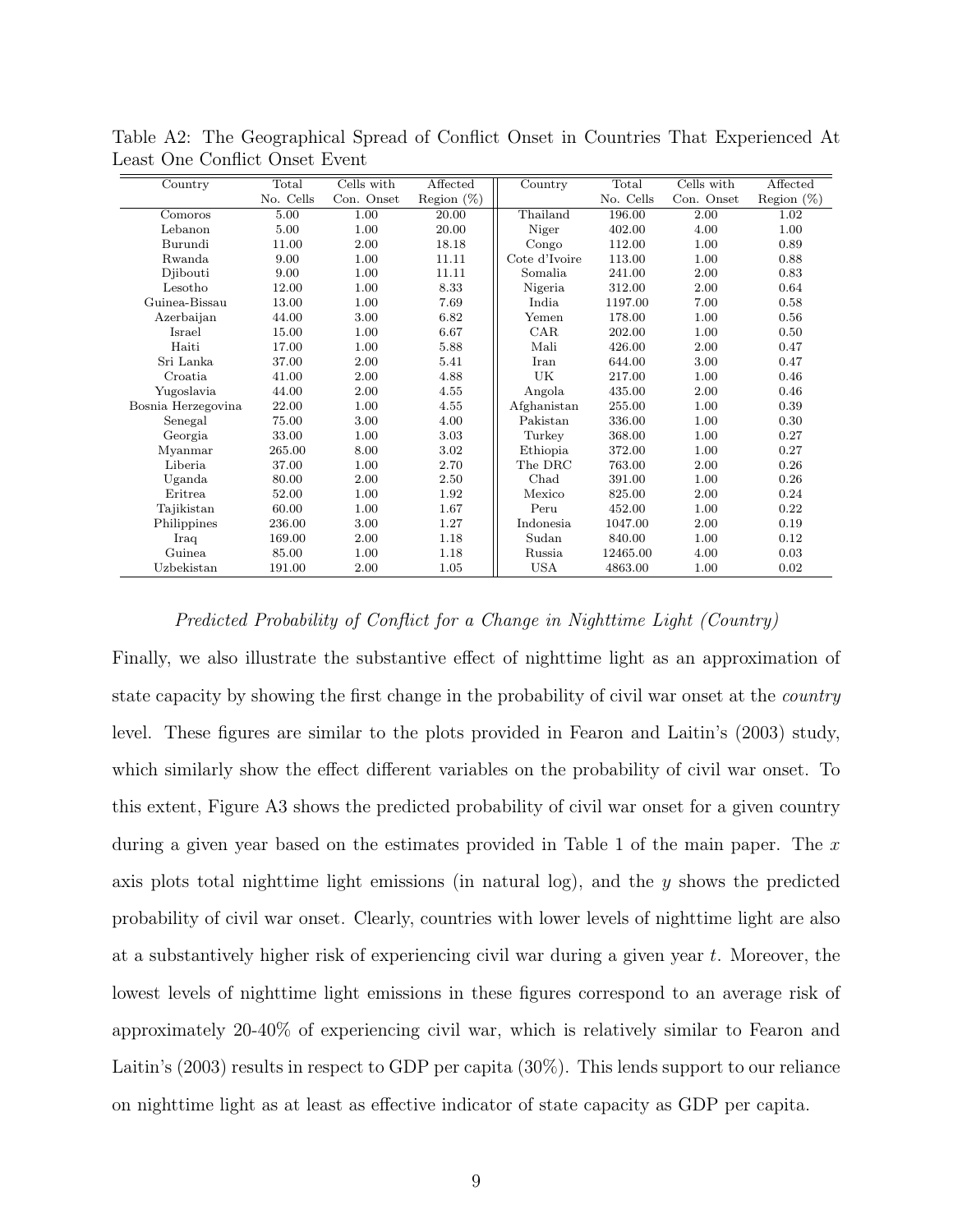



Range of nighttime light (country level, in natural log)

Model 3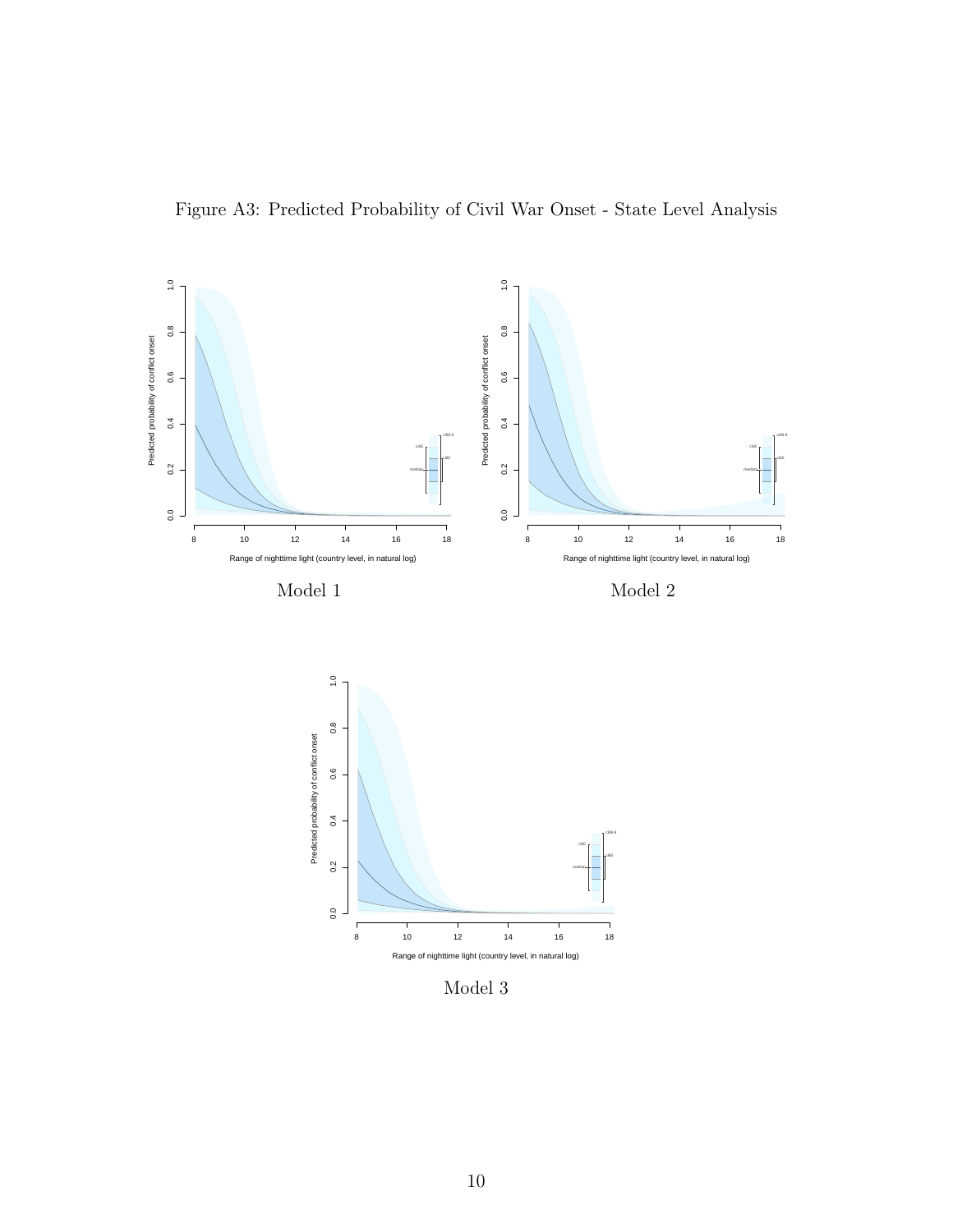#### Robustness Analyses

In this section we demonstrate the robustness of our findings to a large number of alternative model specifications and potential confounders.

#### Parsimonious Sensitivity Analysis

We begin this section by running a set of baseline model specifications to show that our results are not driven by the inclusion of some specific controls (e.g., population densities). To this extant, Table A3 replicates the main analyses using only a minimal number of controls for geospatial and temporal dependencies; then with the addition of gross cell product; and finally with the addition of population densities.

|                                   |                    | <b>Baseline</b> |                     | With GCP                      |                     | <b>With Population</b> |
|-----------------------------------|--------------------|-----------------|---------------------|-------------------------------|---------------------|------------------------|
|                                   | (1)                | (2)             | (1)                 | (2)                           | (1)                 | (2)                    |
|                                   | Civil War          | "Ethnic War"    | Civil War           | "Ethnic War"                  | Civil War           | "Ethnic War"           |
| Nighttime light $^2$              | $0.465*$           | $0.477*$        | $0.481*$            | $0.516*$                      | $0.426*$            | $0.470*$               |
|                                   | (0.072)            | (0.074)         | (0.077)             | (0.080)                       | (0.080)             | (0.082)                |
| Civil war $1$                     | $-0.571^{\dagger}$ | $-0.614*$       | $-0.408$            | $-0.431$                      | $-0.422$            | $-0.446$               |
|                                   | (0.294)            | (0.305)         | (0.303)             | (0.316)                       | (0.302)             | (0.314)                |
| Population <sup>1,2</sup>         |                    |                 |                     |                               | $0.394*$<br>(0.144) | $0.353*$<br>(0.146)    |
| Gross cell product <sup>1,2</sup> |                    |                 | $-0.116$<br>(0.227) | $-0.456^{\dagger}$<br>(0.263) | $-0.384$<br>(0.258) | $-0.703*$<br>(0.291)   |
| Mountainous area $(\%)$           | $2.135*$           | $1.761*$        | $2.175*$            | $1.742*$                      | $2.051*$            | $1.624*$               |
|                                   | (0.376)            | (0.398)         | (0.398)             | (0.425)                       | (0.397)             | (0.424)                |
| Distance to border <sup>2</sup>   | $-0.378*$          | $-0.360*$       | $-0.404*$           | $-0.370*$                     | $-0.376*$           | $-0.339*$              |
|                                   | (0.074)            | (0.078)         | (0.077)             | (0.082)                       | (0.079)             | (0.084)                |
| Cell $area2$                      | 0.387              | 0.371           | 0.291               | 0.310                         | $-0.348$            | $-0.208$               |
|                                   | (0.295)            | (0.301)         | (0.303)             | (0.319)                       | (0.278)             | (0.284)                |
| Travel time <sup>2</sup>          | $-0.701*$          | $-0.467*$       | $-0.717*$           | $-0.555*$                     | $-0.348$            | $-0.208$               |
|                                   | (0.219)            | (0.220)         | (0.237)             | (0.241)                       | (0.278)             | (0.284)                |
| Constant                          | $-9.196^{\dagger}$ | $-14.887*$      | $-9.539^{\dagger}$  | $-15.194*$                    | $-14.345*$          | $-19.998*$             |
|                                   | (5.120)            | (5.525)         | (5.296)             | (5.818)                       | (5.690)             | (6.289)                |
| Observations                      | 926,206            | 629,754         | 899,821             | 604,438                       | 899,821             | 604,438                |
| Akaike Inf. Crit.                 | 1,735.757          | 1,545.208       | 1,609.088           | 1,417.603                     | 1,603.225           | 1,413.568              |

|  |  |  |  |  | Table A3: Civil War Onset – Baseline Specification |
|--|--|--|--|--|----------------------------------------------------|
|--|--|--|--|--|----------------------------------------------------|

Note:  $\uparrow$ p<0.1; \*p<0.05; values in parentheses are robust standard errors clustered by cell-id. Year and country fixed effects were included in each regression, although not reported here.

<sup>1</sup> lagged; <sup>2</sup> natural log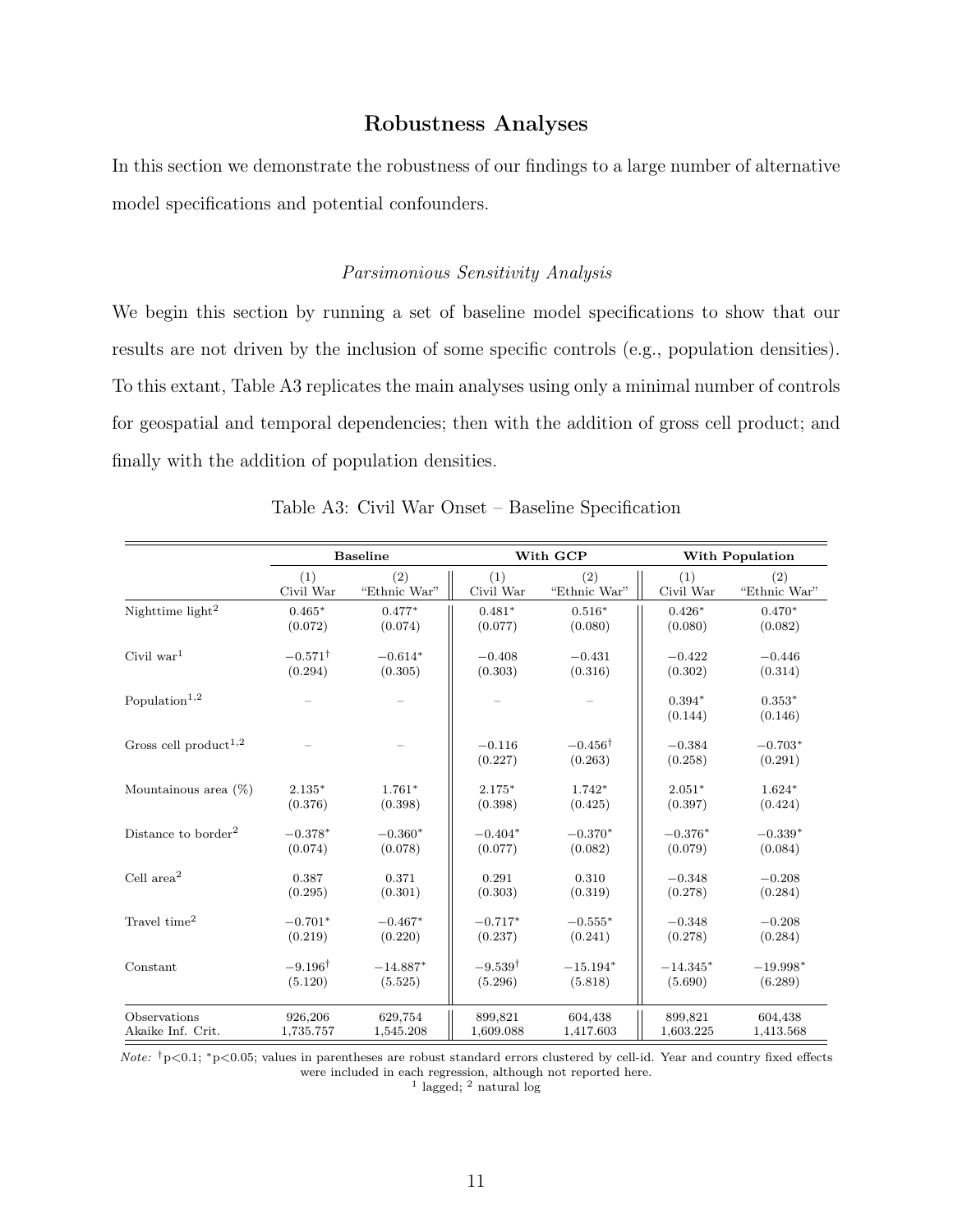#### Alternative Grid Cell Level Confounders

Next, we assess the sensitivity of our models to other cell level factors. First, to account for the possibility that the correlations between nighttime light and civil war onset are the result not of state capacity, but of urban development, we replicate the models presented in Table 2 of the main paper with the inclusion of the percent of each cell's urban development levels for a given (lagged) year in Table A4. We are also mindful of the potential effect of conflict "spillovers" from other cells in respect to civil war onset. To account for this possibility, we repeat the models presented in Table 2 with the addition of a spatial lag for civil war onset – coding the number of cells that experienced civil war onset as a fraction of all contingent cells – in Table A5.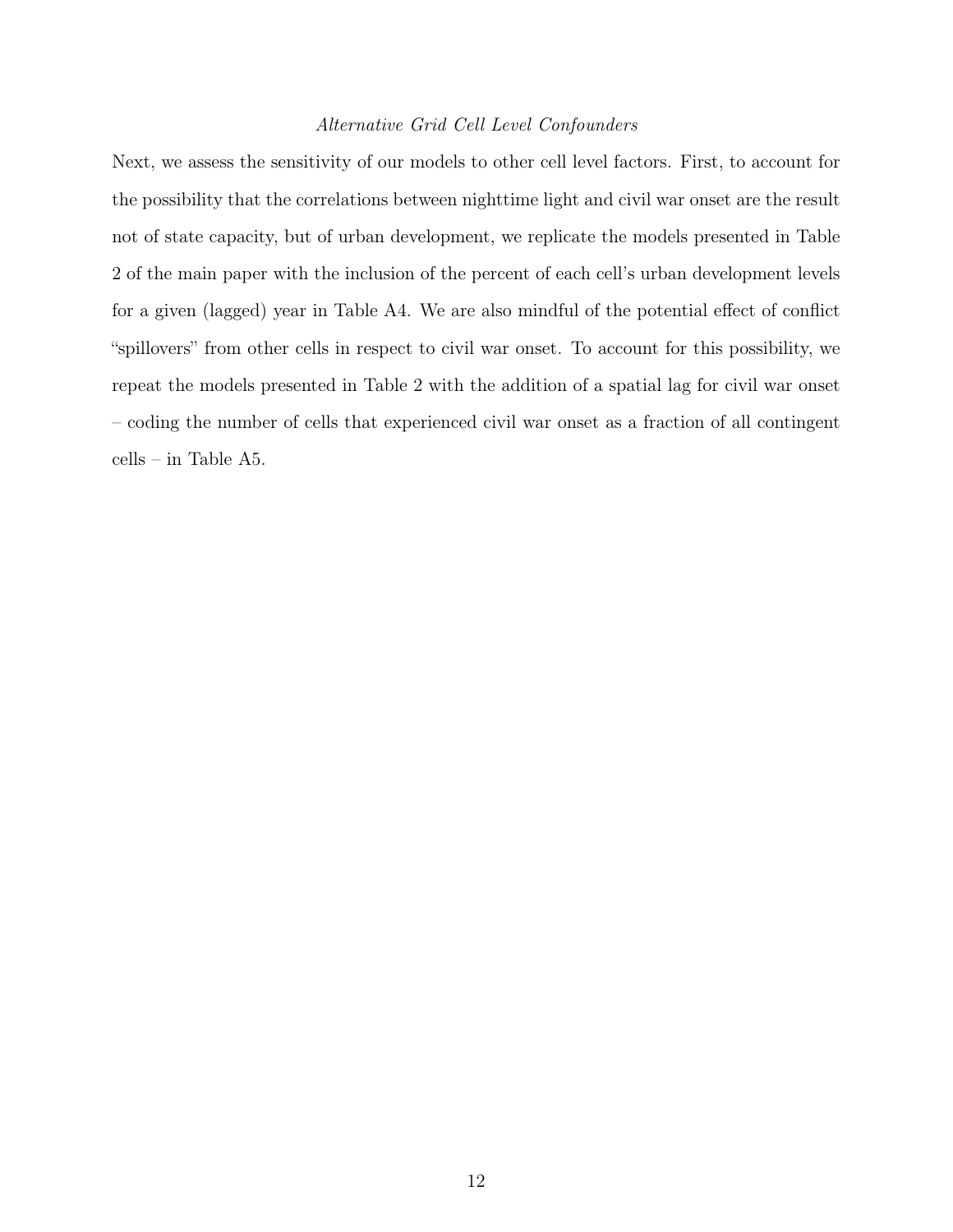|                                   | (1)                 | (2)                 | (3)                 |
|-----------------------------------|---------------------|---------------------|---------------------|
|                                   | Civil War           | "Ethnic War"        | Civil War           |
| Nighttime light <sup>2</sup>      | $0.460*$            | $0.488*$            | $0.460*$            |
|                                   | (0.081)             | (0.083)             | (0.081)             |
| Civil war $1$                     | $-0.462$            | $-0.516$            | $-0.465$            |
|                                   | (0.310)             | (0.323)             | (0.309)             |
| Population <sup>1,2</sup>         | $0.371*$            | $0.346*$            | $0.367*$            |
|                                   | (0.143)             | (0.148)             | (0.143)             |
| Gross cell product <sup>1,2</sup> | $-0.597*$           | $-0.734*$           | $-0.598*$           |
|                                   | (0.276)             | (0.298)             | (0.276)             |
| Mountainous area $(\%)$           | $2.050*$            | $1.639*$            | $2.047*$            |
|                                   | (0.400)             | (0.426)             | (0.400)             |
| Distance to border <sup>2</sup>   | $-0.368*$           | $-0.336*$           | $-0.368*$           |
|                                   | (0.079)             | (0.084)             | (0.079)             |
| Oil production <sup>1, 2</sup>    | $-0.080$            | $-0.075$            | $-0.066$            |
|                                   | (0.122)             | (0.121)             | (0.121)             |
| New state                         | 2.726*              | 2.889*              | $2.584*$            |
|                                   | (1.241)             | (1.255)             | (1.216)             |
| Political instability             | $1.154*$            | $1.113*$            | $1.082*$            |
|                                   | (0.360)             | (0.390)             | (0.358)             |
| Polity $2^1$                      | 0.038               | $\,0.023\,$         |                     |
|                                   | (0.038)             | (0.039)             |                     |
| Anocracy <sup>1</sup>             |                     |                     | $-0.224$            |
|                                   |                     |                     | (0.359)             |
|                                   |                     |                     |                     |
| Polity 2 $(binary)^1$             |                     |                     | 0.154<br>(0.525)    |
|                                   |                     |                     |                     |
| Cell $area2$                      | 0.002<br>(0.333)    | 0.033<br>(0.344)    | 0.004<br>(0.332)    |
|                                   |                     |                     |                     |
| Travel time <sup>2</sup>          | $-0.277$<br>(0.277) | $-0.196$<br>(0.284) | $-0.280$<br>(0.277) |
|                                   |                     |                     |                     |
| Urban area $(\%)^1$               | $0.096*$<br>(0.039) | 0.015<br>(0.089)    | $0.096*$<br>(0.039) |
|                                   |                     |                     |                     |
| Constant                          | $-12.790*$          | $-18.833*$          | $-12.499*$          |
|                                   | (6.225)             | (6.755)             | (6.197)             |
| Observations                      | 898,421             | 603,664             | 898,421             |
| Akaike Inf. Crit.                 | 1,576.360           | 1,400.499           | 1,578.999           |

Table A4: Civil War Onset – Substate Level Analysis with Urban Development

Note:  $\uparrow$ p<0.1; \*p<0.05; values in parentheses are robust standard errors clustered by cell-id. Year and country fixed effects were included in each regression, although not reported here.<br><sup>1</sup> lagged; <sup>2</sup> natural log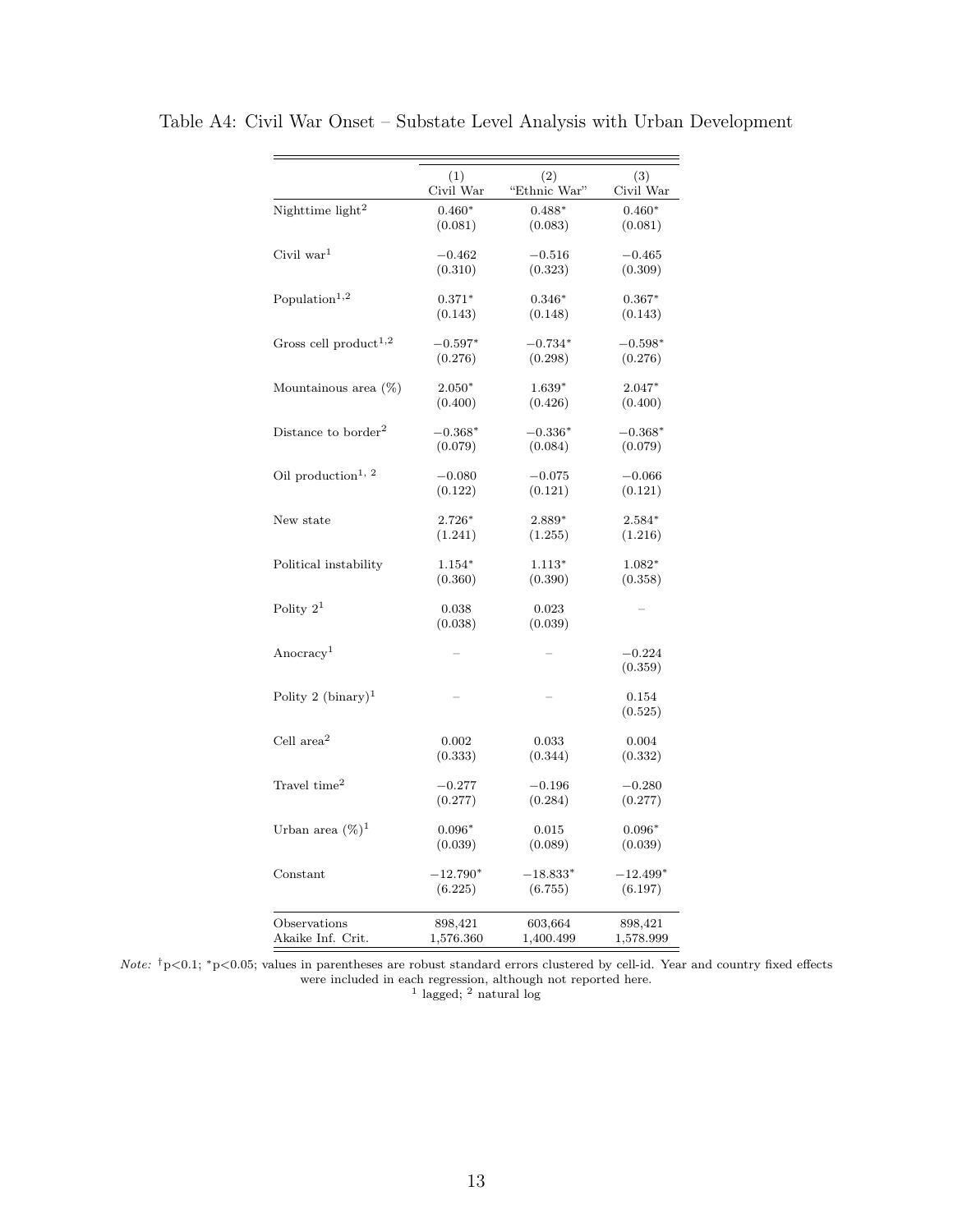|                                   | (1)<br>Civil War     | (2)<br>"Ethnic War"  | (3)<br>Civil War     |
|-----------------------------------|----------------------|----------------------|----------------------|
| Nighttime light <sup>2</sup>      | $0.480*$             | $0.520*$             | $0.478*$             |
|                                   | (0.086)              | (0.087)              | (0.085)              |
|                                   |                      |                      |                      |
| Civil $\text{war}^1$              | $-0.513$             | $-0.555^{\dagger}$   | $-0.513$             |
|                                   | (0.318)              | (0.330)              | (0.318)              |
| Population <sup>1,2</sup>         | $0.312*$             | $0.271^{\dagger}$    | $0.308*$             |
|                                   | (0.155)              | (0.157)              | (0.155)              |
|                                   |                      |                      |                      |
| Gross cell product <sup>1,2</sup> | $-0.400$             | $-0.713*$            | $-0.399$             |
|                                   | (0.280)              | (0.315)              | (0.280)              |
| Mountainous area $(\%)$           | $2.361*$             | 1.870*               | $2.355*$             |
|                                   | (0.407)              | (0.431)              | (0.407)              |
|                                   |                      |                      |                      |
| Distance to border <sup>2</sup>   | $-0.433*$            | $-0.388*$            | $-0.433*$            |
|                                   | (0.087)              | (0.093)              | (0.087)              |
| Oil production <sup>1, 2</sup>    | $-0.054$             | $-0.054$             | $-0.045$             |
|                                   | (0.119)              | (0.120)              | (0.118)              |
|                                   |                      |                      |                      |
| New state                         | 2.764*               | $2.957*$             | $2.623*$             |
|                                   | (1.237)              | (1.261)              | (1.207)              |
| Political instability             | $0.971*$             | $1.031*$             | $0.887*$             |
|                                   | (0.399)              | (0.423)              | (0.395)              |
|                                   |                      |                      |                      |
| Polity $2^1$                      | 0.060                | 0.047                |                      |
|                                   | (0.043)              | (0.044)              |                      |
| Anocracy <sup>1</sup>             |                      |                      | $-0.162$             |
|                                   |                      |                      | (0.378)              |
|                                   |                      |                      |                      |
| Polity 2 $(binary)^1$             |                      |                      | 0.282                |
|                                   |                      |                      | (0.569)              |
| Cell $area2$                      | $-0.137$             | $-0.519$             | $-0.142$             |
|                                   | (1.009)              | (0.826)              | (1.008)              |
|                                   |                      |                      |                      |
| Travel time $^2$                  | $-0.556^{\dagger}$   | $-0.389$             | $-0.559^{\dagger}$   |
|                                   | (0.305)              | (0.312)              | (0.305)              |
| Spatial lag onset                 | $-83.905$            | $-83.824$            | $-83.838$            |
|                                   | (65, 243.130)        | (69, 419.260)        | (65, 129.960)        |
|                                   |                      |                      |                      |
| Constant Constant                 | $-11.093$            | $-13.619$            | $-10.600$            |
|                                   | (10.860)             | (9.593)              | (10.840)             |
|                                   |                      |                      |                      |
| Observations<br>Akaike Inf. Crit. | 823,272<br>1,477.431 | 551,697<br>1,307.167 | 823,272<br>1,481.141 |

Table A5: Civil War Onset – Substate Level Analysis with Spatial Lag War Onset

Note: †p<0.1; <sup>∗</sup>p<0.05; values in parentheses are robust standard errors clustered by cell-id. Year and country fixed effects were included in each regression, although not reported here.<br><sup>1</sup> lagged; <sup>2</sup> natural log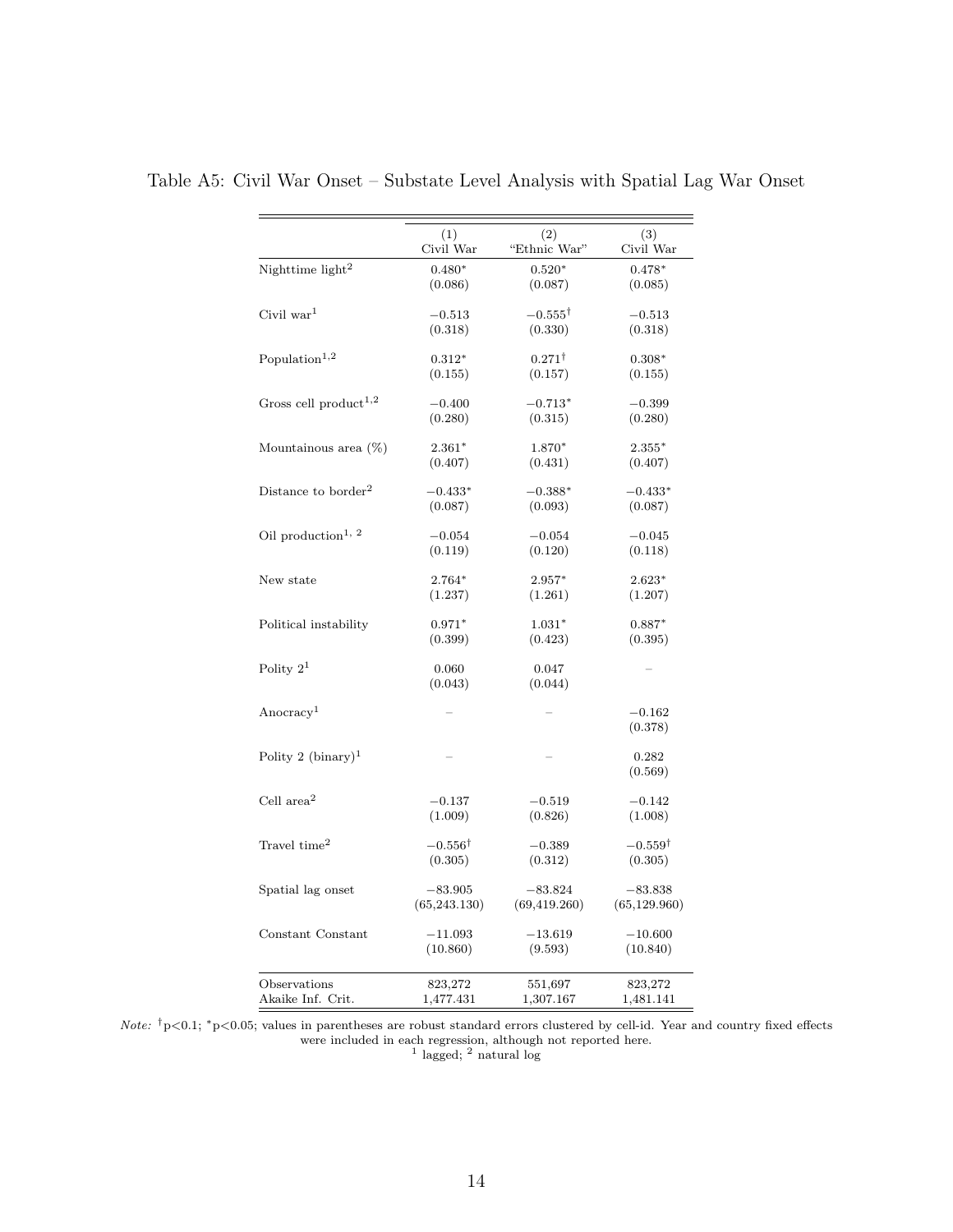#### Alternative Country Level Confounders

We also account for the potential effect of increased military activity and military spending the year before a civil war onset by replicating these models with the addition of (lagged) military expenditure in Table A6. Additionally, to show that our findings are not the driven by the fact that our sample includes a large number of countries that did not experience conflict, we replicate Table 2 on a subsample consisting solely of countries that experienced civil war onset at some point during are temporal period (1992-2008) in Table A7. Finally, we report a set of models that include an indicator measuring the size of each given country to account for the possibility that the effect of nighttime light is the result of geographic vastness (i.e. that there are very few populated regions in the country, and hence that conflict frequents these locations) or the fact that civil war is more likely in smaller countries in Table A8 (because this indicator is not time varying, country fixed effects were not used).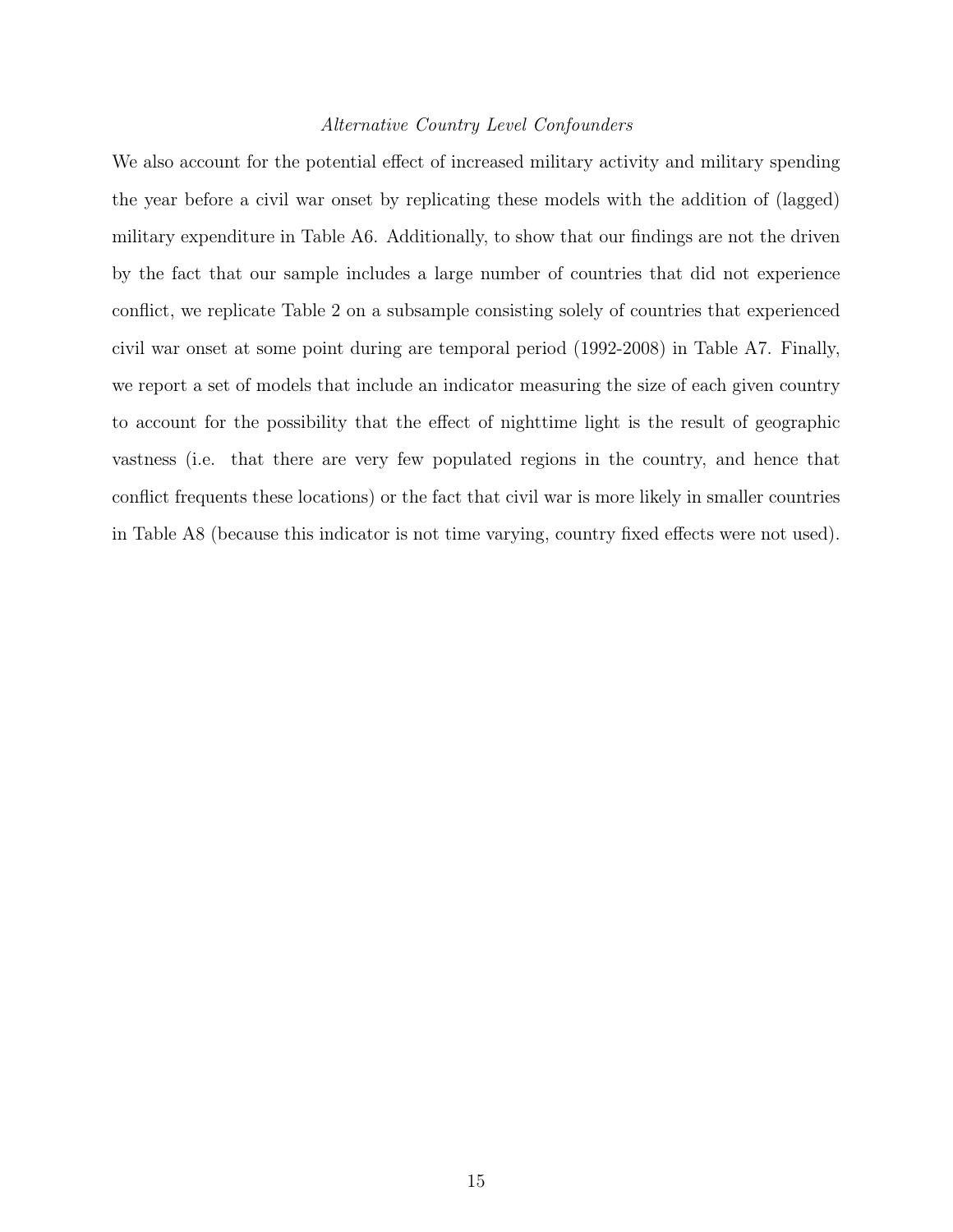|                                     | (1)                 | (2)                  | (3)                 |
|-------------------------------------|---------------------|----------------------|---------------------|
|                                     | Civil War           | "Ethnic War"         | Civil War           |
| Nighttime light <sup>2</sup>        | $0.446*$            | $0.491*$             | $0.446*$            |
|                                     | (0.080)             | (0.083)              | (0.080)             |
| Civil war <sup>1</sup>              | $-0.468$            | $-0.502$             | $-0.474$            |
|                                     | (0.311)             | (0.325)              | (0.311)             |
| Population <sup>1,2</sup>           | $0.387*$            | $0.343*$             | $0.383*$            |
|                                     | (0.144)             | (0.146)              | (0.144)             |
| Gross cell product <sup>1,2</sup>   | $-0.389$            | $-0.705*$            | $-0.390$            |
|                                     | (0.260)             | (0.294)              | (0.260)             |
| Mountainous area $(\%)$             | 2.084*              | $1.654*$             | 2.083*              |
|                                     | (0.398)             | (0.426)              | (0.398)             |
| Distance to border <sup>2</sup>     | $-0.375*$           | $-0.338*$            | $-0.375*$           |
|                                     | (0.079)             | (0.084)              | (0.079)             |
| Oil production <sup>1, 2</sup>      | $-0.065$            | $-0.065$             | $-0.051$            |
|                                     | (0.119)             | (0.120)              | (0.118)             |
| New state                           | $2.467*$            | $2.642*$             | $2.336^{\dagger}$   |
|                                     | (1.228)             | (1.248)              | (1.206)             |
| Political instability               | 0.032<br>(0.038)    | 0.019<br>(0.040)     |                     |
| Polity $2^1$                        | $-0.026$<br>(0.019) | $-0.040*$<br>(0.020) |                     |
| Anocracy <sup>1</sup>               |                     |                      | $-0.187$<br>(0.359) |
| Polity 2 $(binary)^1$               |                     |                      | 0.079<br>(0.522)    |
| Cell $area2$                        | $-0.006$            | 0.033                | $-0.004$            |
|                                     | (0.324)             | (0.343)              | (0.323)             |
| Travel time $^2$                    | $-0.337$            | $-0.194$             | $-0.340$            |
|                                     | (0.278)             | (0.283)              | (0.278)             |
| Military expenditure <sup>1,2</sup> | $-0.251$            | $-0.182$             | $-0.260$            |
|                                     | (0.236)             | (0.255)              | (0.234)             |
| Constant                            | $-8.542$            | $-15.415^{\dagger}$  | $-8.123$            |
|                                     | (7.658)             | (8.354)              | (7.610)             |
| Observations                        | 891,834             | 597,123              | 891,834             |
| Akaike Inf. Crit.                   | 1,568.939           | 1,390.204            | 1,571.371           |

Table A6: Civil War Onset – Substate Level Analysis with Military Expenditure

Note: †p<0.1; <sup>∗</sup>p<0.05; values in parentheses are robust standard errors clustered by cell-id. Year and country fixed effects were included in each regression, although not reported here.<br><sup>1</sup> lagged; <sup>2</sup> natural log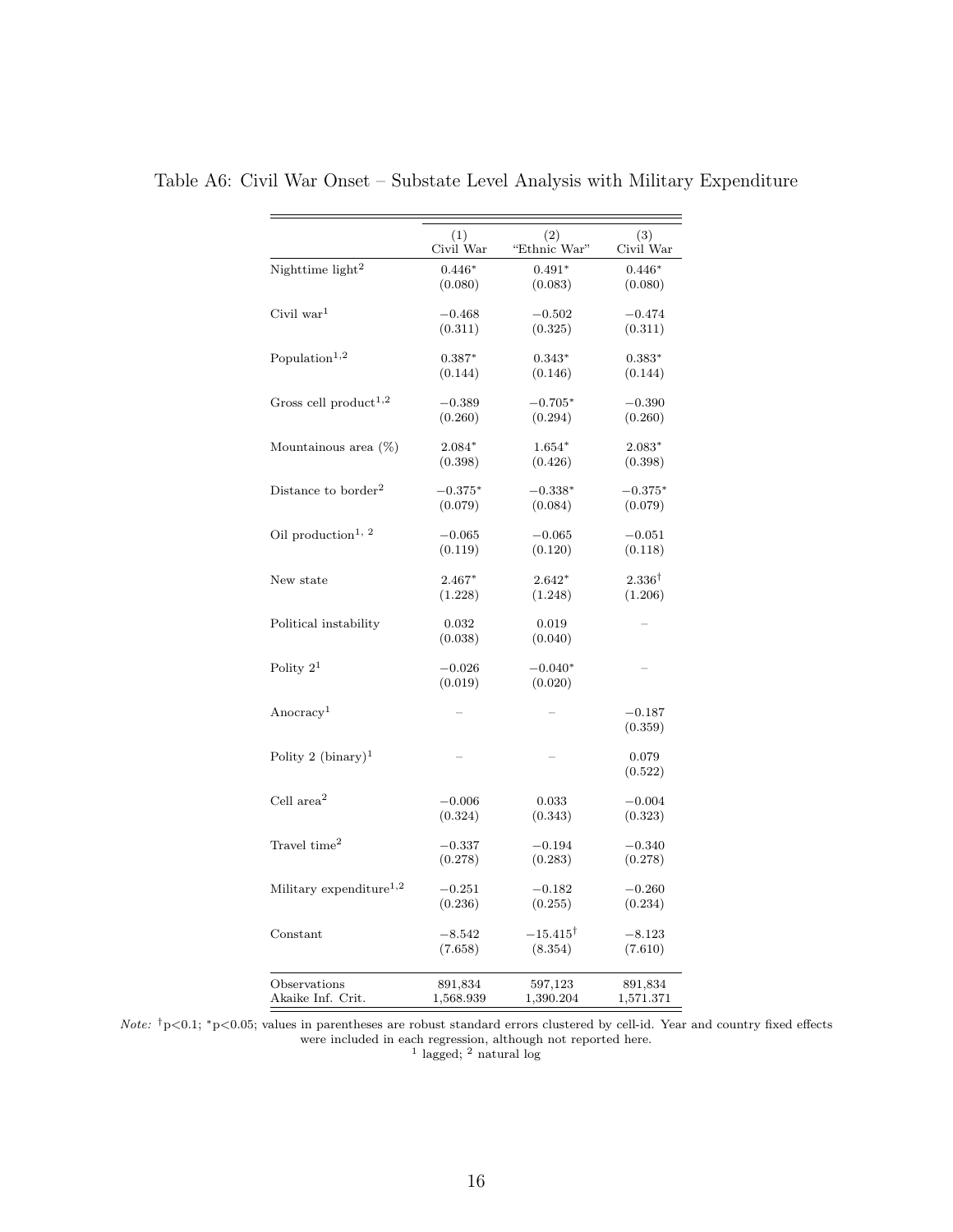|                                   | (1)              | (2)              | (3)                 |
|-----------------------------------|------------------|------------------|---------------------|
|                                   | Civil War        | "Ethnic War"     | Civil War           |
| Nighttime light <sup>2</sup>      | $0.442*$         | $0.488*$         | $0.442*$            |
|                                   | (0.080)          | (0.083)          | (0.080)             |
| Civil $\text{war}^1$              | $-0.479$         | $-0.516$         | $-0.482$            |
|                                   | (0.310)          | (0.323)          | (0.309)             |
| Population <sup>1,2</sup>         | $0.393*$         | $0.350*$         | $0.390*$            |
|                                   | (0.144)          | (0.147)          | (0.144)             |
| Gross cell product <sup>1,2</sup> | $-0.410$         | $-0.725*$        | $-0.411$            |
|                                   | (0.261)          | (0.294)          | (0.261)             |
| Mountainous area $(\%)$           | $2.071*$         | $1.641*$         | 2.068*              |
|                                   | (0.398)          | (0.425)          | (0.398)             |
| Distance to border <sup>2</sup>   | $-0.373*$        | $-0.335*$        | $-0.373*$           |
|                                   | (0.079)          | (0.084)          | (0.079)             |
| Oil production <sup>1, 2</sup>    | $-0.078$         | $-0.075$         | $-0.065$            |
|                                   | (0.121)          | (0.121)          | (0.120)             |
| New state                         | 2.692*           | 2.888*           | $2.558*$            |
|                                   | (1.236)          | (1.255)          | (1.214)             |
| Political instability             | $1.142*$         | $1.113*$         | 1.073*              |
|                                   | (0.359)          | (0.390)          | (0.358)             |
| Polity $2^1$                      | 0.038<br>(0.038) | 0.023<br>(0.039) |                     |
| Anocracy <sup>1</sup>             |                  |                  | $-0.210$<br>(0.359) |
| Polity 2 (binary) <sup>1</sup>    |                  |                  | 0.153<br>(0.525)    |
| Cell $area2$                      | $-0.008$         | 0.031            | $-0.006$            |
|                                   | (0.324)          | (0.343)          | (0.323)             |
| Travel time <sup>2</sup>          | $-0.343$         | $-0.199$         | $-0.346$            |
|                                   | (0.278)          | (0.283)          | (0.278)             |
| Constant                          | $-13.296*$       | $-18.883*$       | $-13.011*$          |
|                                   | (6.203)          | (6.749)          | (6.176)             |
| Observations                      | 434,061          | 237,309          | 434,061             |
| Akaike Inf. Crit.                 | 1,390.662        | 1,254.525        | 1,393.321           |

Table A7: Civil War Onset – Substate Level Analysis, Civil War Countries Only

Note:  $\uparrow$ p<0.1; \*p<0.05; values in parentheses are robust standard errors clustered by cell-id. Year and country fixed effects were included in each regression, although not reported here.<br><sup>1</sup> lagged; <sup>2</sup> natural log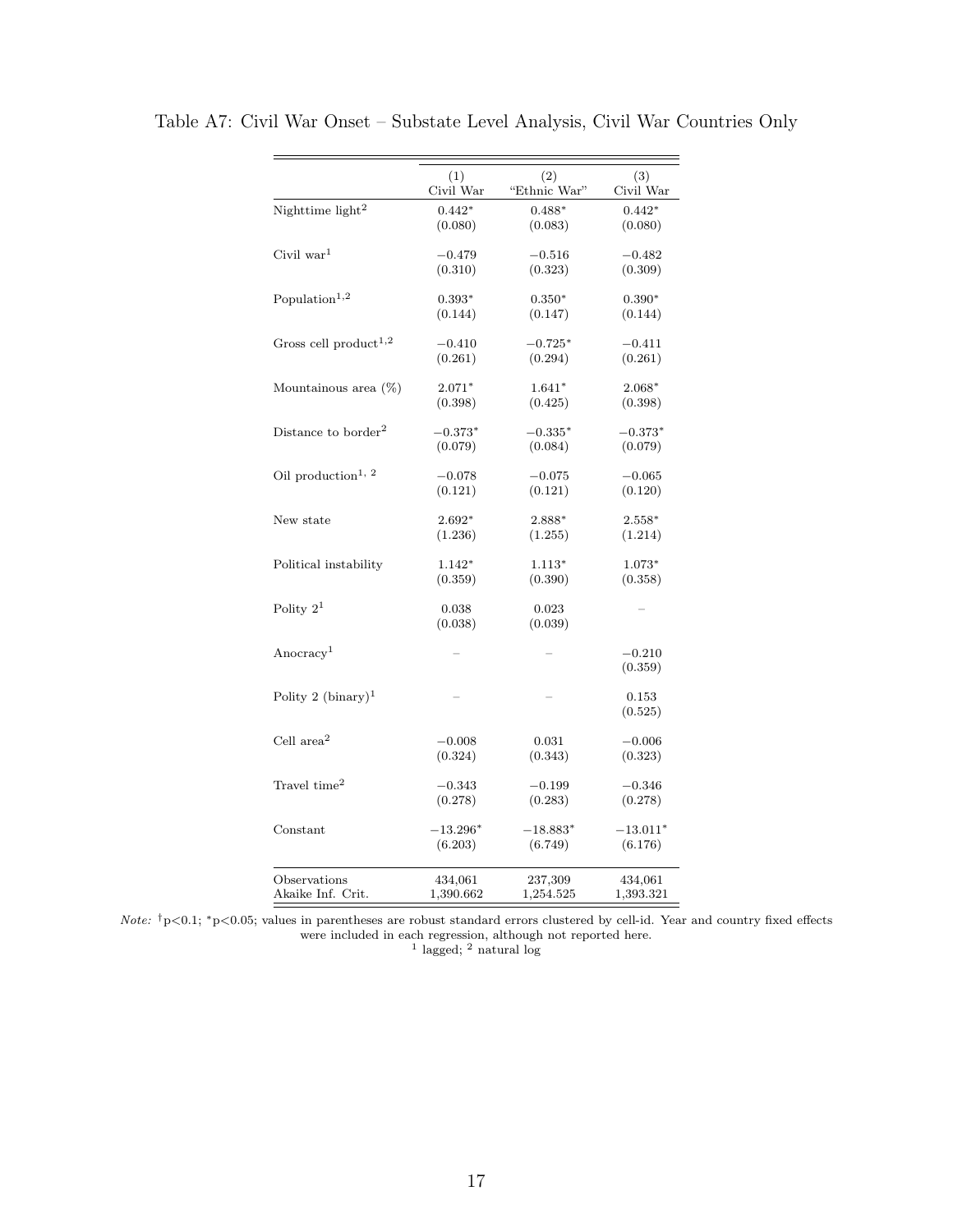|                                   | (1)                 | (2)                           | (3)                  |
|-----------------------------------|---------------------|-------------------------------|----------------------|
|                                   | $\hbox{Civil}$ War  | "Ethnic War"                  | Civil War            |
| Nighttime light <sup>2</sup>      | $0.183*$            | $0.205*$                      | $0.201*$             |
|                                   | (0.068)             | (0.069)                       | (0.068)              |
| Civil $\text{war}^1$              | $0.639*$            | 0.425                         | $0.581*$             |
|                                   | (0.257)             | (0.275)                       | (0.261)              |
| Population <sup>1,2</sup>         | $0.626*$            | $0.693*$                      | $0.632*$             |
|                                   | (0.109)             | (0.117)                       | (0.112)              |
| Gross cell product <sup>1,2</sup> | $-0.974*$           | $-1.085*$                     | $-0.942*$            |
|                                   | (0.226)             | (0.256)                       | (0.225)              |
| Mountainous area $(\%)$           | $0.831*$            | $0.726*$                      | $0.866*$             |
|                                   | (0.297)             | (0.314)                       | (0.297)              |
| Distance to border <sup>2</sup>   | $-0.377*$           | $-0.349*$                     | $-0.373*$            |
|                                   | (0.074)             | (0.079)                       | (0.074)              |
| Oil production <sup>1, 2</sup>    | 0.023               | 0.020                         | 0.022                |
|                                   | (0.022)             | (0.024)                       | (0.022)              |
| New state                         | 2.304*              | 2.460*                        | 2.148*               |
|                                   | (0.791)             | (0.810)                       | (0.799)              |
| Political instability             | 1.279*              | $1.054*$                      | $1.141*$             |
|                                   | (0.314)             | (0.337)                       | (0.318)              |
| Polity $2^1$                      | $-0.022$<br>(0.018) | $-0.036^{\dagger}$<br>(0.019) |                      |
| Anocracy <sup>1</sup>             |                     |                               | $-0.562*$<br>(0.259) |
| Polity 2 $(binary)^1$             |                     |                               | $-0.263$<br>(0.303)  |
| Cell $area2$                      | 0.191               | 0.078                         | 0.172                |
|                                   | (0.367)             | (0.381)                       | (0.367)              |
| Travel time <sup>2</sup>          | $-0.337$            | $-0.073$                      | $-0.320$             |
|                                   | (0.241)             | (0.246)                       | (0.241)              |
| Country size <sup>2</sup>         | $-0.261*$           | $-0.229*$                     | $-0.245*$            |
|                                   | (0.093)             | (0.117)                       | (0.093)              |
| Constant                          | $-10.064*$          | $-11.989*$                    | $-10.033*$           |
|                                   | (3.443)             | (3.777)                       | (3.485)              |
| Observations                      | 898,421             | 603,664                       | 898,421              |
| Akaike Inf. Crit.                 | 1,539.327           | 1,371.345                     | 1,534.546            |

Table A8: Civil War Onset – Substate Level Analysis With Country Size

Note:  $\uparrow$ p<0.1;  $\uparrow$ p<0.05; values in parentheses are robust standard errors clustered by cell-id. Year fixed effects were included in each regression, although not reported here.<br> $1$  lagged;  $2$  natural log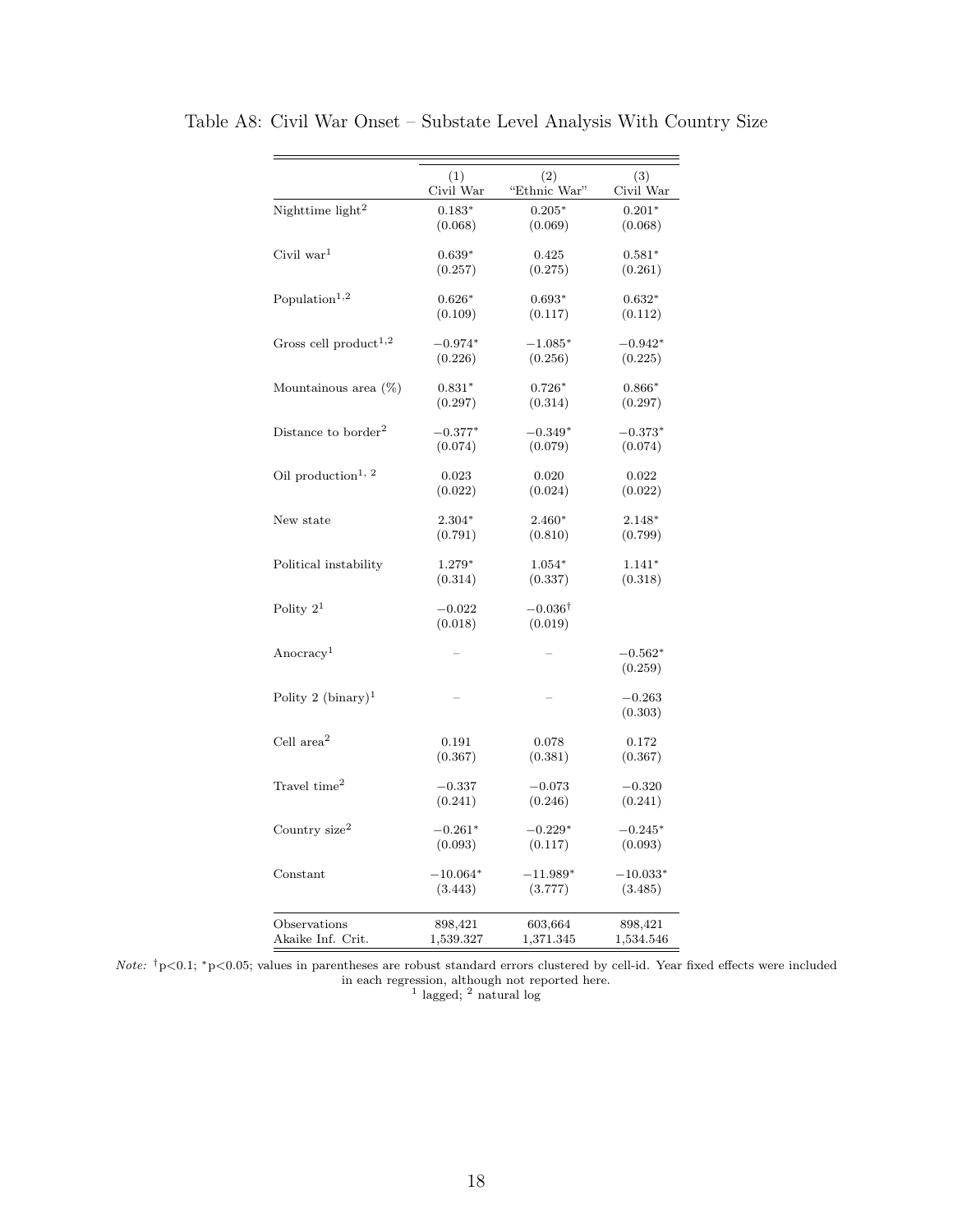#### Alternative IV Conceptualizations

In this subsection we test the sensitivity of our results to alternative conceptualizations of the independent variable. To account for the possibility that the relationship between state capacity and violence is curvilinear, as some previous studies have suggested (Koren, Forthcoming; Ulfelder, 2012), we replicate our main logit models with the addition of a quadratic term (which is insignificant in all models). We also account for the possibility that our findings are driven by the nighttime light indicator we chose to use by employing an alternative, annual variable measuring the average levels of nighttime light in a given grid cell (calibrated to a maximum value of one) obtained from the PRIO-Grid dataset (Tollefsen et al., 2012). We chose to limit our original indicator to vary over a five-year period so as to account for potential endogeneities, because in some years a given cell might have especially high levels of nighttime light emissions that are *temporary*—e.g., due massive construction projects—that do not persist over time. We show that our findings are robust to this decision by employing PRIO-Grid's alternative measure in Table A9. The next set of robustness models accounts for situations where relatively high nighttime light emission levels might result from factors such as high population densities or high urban concentrations, even in countries and regions with low public good provision levels and low tax collection. To do so, we normalize our nighttime light indicator by population size, which better accounts for the possibility that high nighttime light emission are caused by reasons other than high state capacity levels. The results of this analysis are provided in Table A11.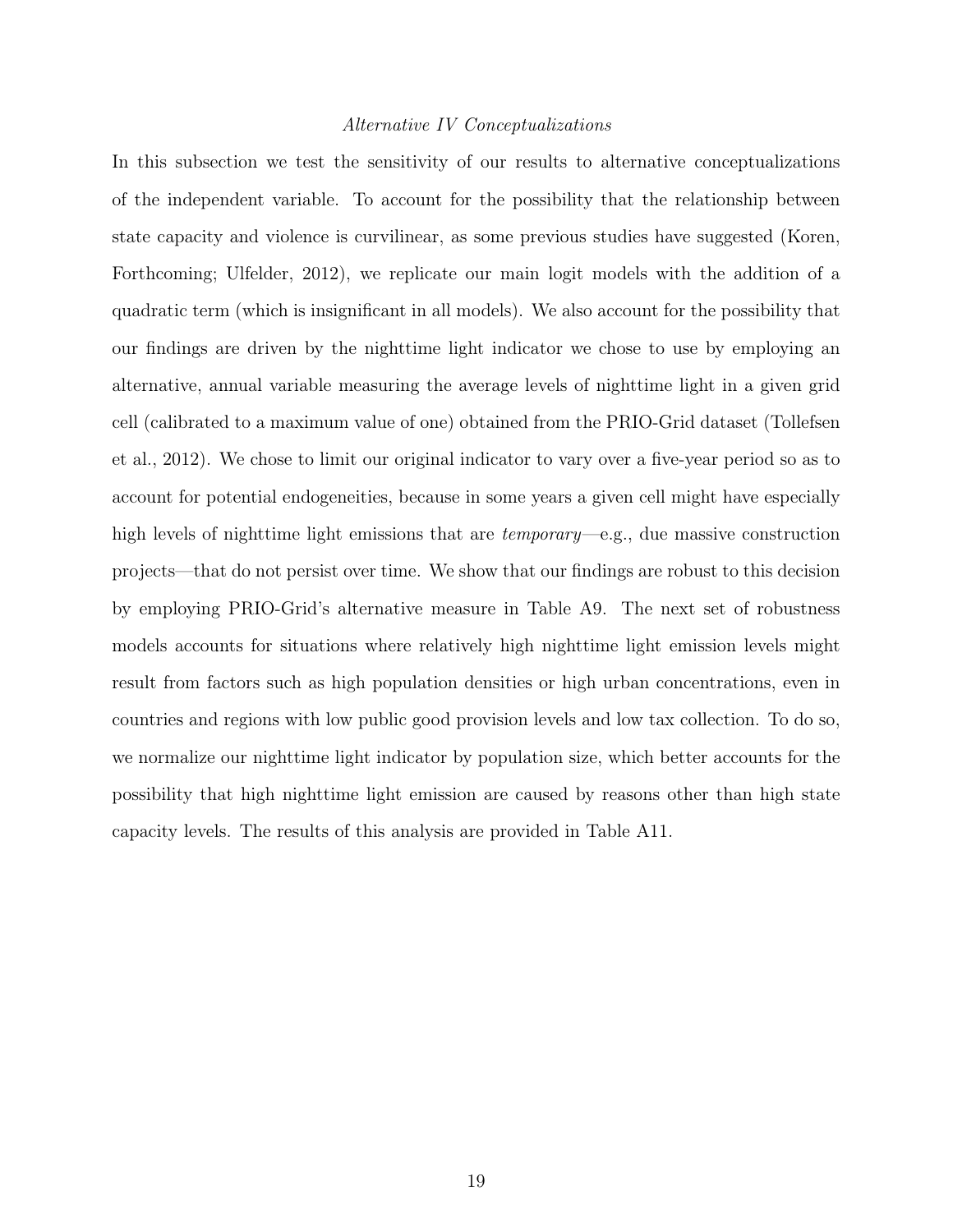|                                   | (1)<br>Civil War    | (2)<br>"Ethnic War" | (3)<br>Civil War    |
|-----------------------------------|---------------------|---------------------|---------------------|
| Calibrated light mean $(PRIO)^2$  | $6.628*$<br>(1.629) | $6.828*$<br>(1.781) | $6.642*$<br>(1.628) |
|                                   |                     |                     |                     |
| Civil war <sup>1</sup>            | $-0.463$<br>(0.307) | $-0.514$<br>(0.320) | $-0.469$<br>(0.306) |
| Population <sup>1,2</sup>         | $0.628*$            | $0.596*$            | $0.625*$            |
|                                   | (0.141)             | (0.145)             | (0.141)             |
| Gross cell product <sup>1,2</sup> | $-1.017*$           | $-1.176*$           | $-1.019*$           |
|                                   | (0.301)             | (0.323)             | (0.302)             |
| Mountainous area $(\%)$           | $1.932*$            | 1.534*              | 1.930*              |
|                                   | (0.396)             | (0.423)             | (0.396)             |
| Distance to border <sup>2</sup>   | $-0.364*$           | $-0.338*$           | $-0.364*$           |
|                                   | (0.080)             | (0.086)             | (0.080)             |
| Oil production <sup>1, 2</sup>    | $-0.077$            | $-0.071$            | $-0.066$            |
|                                   | (0.122)             | (0.121)             | (0.122)             |
| New state                         | 2.590*              | $2.756*$            | $2.471*$            |
|                                   | (1.253)             | (1.271)             | (1.224)             |
| Political instability             | $1.167*$            | 1.108*              | 1.099*              |
|                                   | (0.360)             | (0.391)             | (0.358)             |
| Polity $2^1$                      | 0.039               | 0.022               |                     |
|                                   | (0.038)             | (0.039)             |                     |
| Anocracy <sup>1</sup>             |                     |                     | $-0.226$            |
|                                   |                     |                     | (0.356)             |
| Polity 2 $(binary)^1$             |                     |                     | 0.224               |
|                                   |                     |                     | (0.523)             |
| Cell $area2$                      | $-0.160$            | $-0.162$            | $-0.157$            |
|                                   | (0.284)             | (0.289)             | (0.284)             |
| Travel time <sup>2</sup>          | $-0.618*$           | $-0.541*$           | $-0.620*$           |
|                                   | (0.267)             | (0.274)             | (0.267)             |
| Constant                          | $-9.724^{\dagger}$  | $-15.418*$          | $-9.472$            |
|                                   | (5.889)             | (6.491)             | (5.870)             |
| Observations                      | 879,106             | 596,062             | 879,106             |
| Akaike Inf. Crit.                 | 1,596.836           | 1,423.606           | 1,599.425           |

Table A9: Civil War Onset – Alternative Nighttime Light Indicator

Note:  $\dagger$ p<0.1;  $\dagger$ p<0.05; values in parentheses are robust standard errors clustered by cell-id. Year and country fixed effects were included in each regression, although not reported here.<br><sup>1</sup> lagged; <sup>2</sup> natural log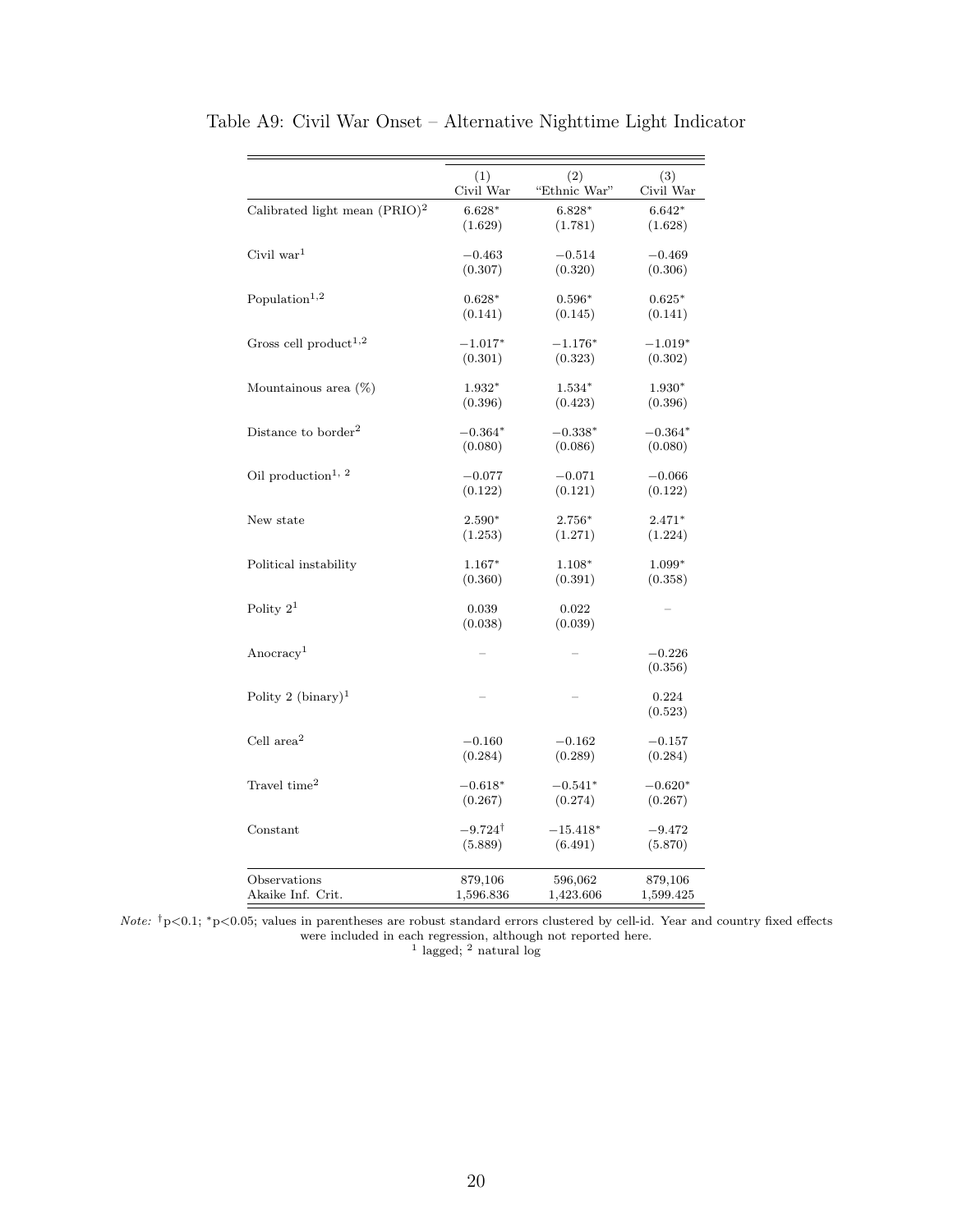|                                   | (1)              | (2)              | (3)                 |
|-----------------------------------|------------------|------------------|---------------------|
|                                   | Civil War        | "Ethnic War"     | Civil War           |
| Nighttime light <sup>2</sup>      | $0.498*$         | $0.545*$         | $0.495*$            |
|                                   | (0.174)          | (0.180)          | (0.174)             |
| Night split squared <sup>2</sup>  | $-0.008$         | $-0.009$         | $-0.008$            |
|                                   | (0.022)          | (0.023)          | (0.022)             |
| Civil war $1$                     | $-0.482$         | $-0.519$         | $-0.485$            |
|                                   | (0.310)          | (0.323)          | (0.309)             |
| Gross cell product <sup>1,2</sup> | $-0.375$         | $-0.682*$        | $-0.377$            |
|                                   | (0.277)          | (0.316)          | (0.277)             |
| Population <sup>1,2</sup>         | $0.391*$         | $0.345*$         | $0.387*$            |
|                                   | (0.144)          | (0.147)          | (0.144)             |
| Mountainous area $(\%)$           | $2.045*$         | $1.615*$         | $2.044*$            |
|                                   | (0.403)          | (0.430)          | (0.403)             |
| Distance to border <sup>2</sup>   | $-0.375*$        | $-0.339*$        | $-0.375*$           |
|                                   | (0.079)          | (0.085)          | (0.079)             |
| Oil production <sup>1, 2</sup>    | $-0.080$         | $-0.077$         | $-0.067$            |
|                                   | (0.121)          | (0.121)          | (0.121)             |
| New state                         | 2.674*           | 2.867*           | $2.545*$            |
|                                   | (1.231)          | (1.250)          | (1.211)             |
| Political instability             | $1.141*$         | $1.114*$         | 1.074*              |
|                                   | (0.359)          | (0.390)          | (0.358)             |
| Polity $2^1$                      | 0.038<br>(0.038) | 0.023<br>(0.039) |                     |
| Anocracy <sup>1</sup>             |                  |                  | $-0.206$<br>(0.360) |
| Polity 2 $(binary)^1$             |                  |                  | 0.160<br>(0.525)    |
| Cell $area2$                      | 0.020            | $-0.017$         | 0.019               |
|                                   | (0.328)          | (0.355)          | (0.334)             |
| Travel time <sup>2</sup>          | $-0.353$         | $-0.209$         | $-0.355$            |
|                                   | (0.279)          | (0.285)          | (0.279)             |
| Constant                          | $-12.189*$       | $-18.865*$       | $-12.998*$          |
|                                   | (6.137)          | (6.746)          | (6.172)             |
| Observations                      | 898,421          | 603,664          | 898,421             |
| Akaike Inf. Crit.                 | 1,580.527        | 1,400.392        | 1,583.200           |

Table A10: Civil War Onset – Substate Level Analysis with Curvilinear Nighttime Light

Note:  $\uparrow$ p<0.1; \*p<0.05; values in parentheses are robust standard errors clustered by cell-id. Year and country fixed effects were included in each regression, although not reported here.<br><sup>1</sup> lagged; <sup>2</sup> natural log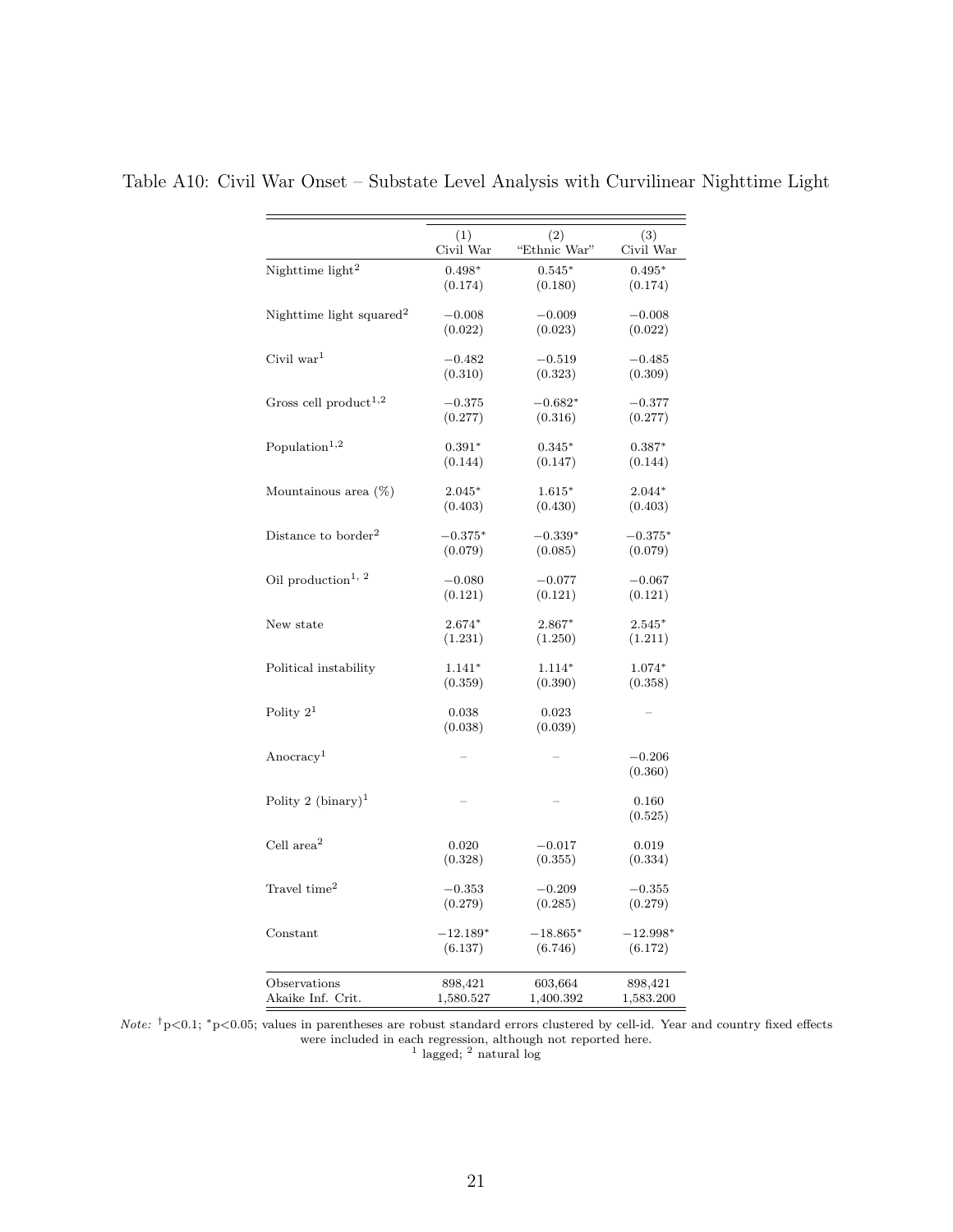|                                           | (1)              | (2)              | (3)                 |
|-------------------------------------------|------------------|------------------|---------------------|
|                                           | Civil War        | "Ethnic War"     | Civil War           |
| Nighttime light (per capita) <sup>2</sup> | 2.688*           | $2.527*$         | 2.686*              |
|                                           | (0.364)          | (0.384)          | (0.364)             |
| Civil $\text{war}^1$                      | $-0.518$         | $-0.570$         | $-0.521$            |
|                                           | (0.308)          | (0.321)          | (0.307)             |
| Population <sup>1,2</sup>                 | $0.611*$         | $0.579*$         | $0.608*$            |
|                                           | (0.142)          | (0.148)          | (0.142)             |
| Gross cell product <sup>1,2</sup>         | $-0.353$         | $-0.607*$        | $-0.353$            |
|                                           | (0.259)          | (0.295)          | (0.260)             |
| Mountainous area $(\%)$                   | 1.969*           | 1.560*           | 1.966*              |
|                                           | (0.395)          | (0.421)          | (0.395)             |
| Distance to border <sup>2</sup>           | $-0.399*$        | $-0.378*$        | $-0.399*$           |
|                                           | (0.078)          | (0.083)          | (0.078)             |
| Oil production <sup>1, 2</sup>            | $-0.070$         | $-0.063$         | $-0.059$            |
|                                           | (0.119)          | (0.118)          | (0.119)             |
| New state                                 | $2.540*$         | 2.699*           | $2.421*$            |
|                                           | (1.228)          | (1.247)          | (1.206)             |
| Political instability                     | $1.129*$         | 1.092*           | $1.063*$            |
|                                           | (0.359)          | (0.389)          | (0.357)             |
| Polity $2^1$                              | 0.038<br>(0.038) | 0.023<br>(0.039) |                     |
| Anocracy <sup>1</sup>                     |                  |                  | $-0.207$<br>(0.358) |
| Polity 2 $(binary)^1$                     |                  |                  | 0.188<br>(0.526)    |
| Cell $area2$                              | 0.097            | 0.124            | 0.098               |
|                                           | (0.339)          | (0.354)          | (0.338)             |
| Travel time <sup>2</sup>                  | $-0.568*$        | $-0.502$         | $-0.570*$           |
|                                           | (0.274)          | (0.281)          | (0.274)             |
| Constant                                  | $-13.272*$       | $-17.520*$       | $-12.995*$          |
|                                           | (6.233)          | (6.828)          | (6.210)             |
| Observations                              | 840,443          | 546,576          | 840,443             |
| Akaike Inf. Crit.                         | 1,588.313        | 1,412.377        | 1,590.979           |

Table A11: Civil War Onset – Substate Level Analysis, Nighttime Light Normalized Per Capita

Note:  $\frac{1}{1}p<0.1$ ;  $\frac{k}{p}<0.05$ ; values in parentheses are robust standard errors clustered by cell-id. Year and country fixed effects were included in each regression, although not reported here.<br><sup>1</sup> lagged; <sup>2</sup> natural log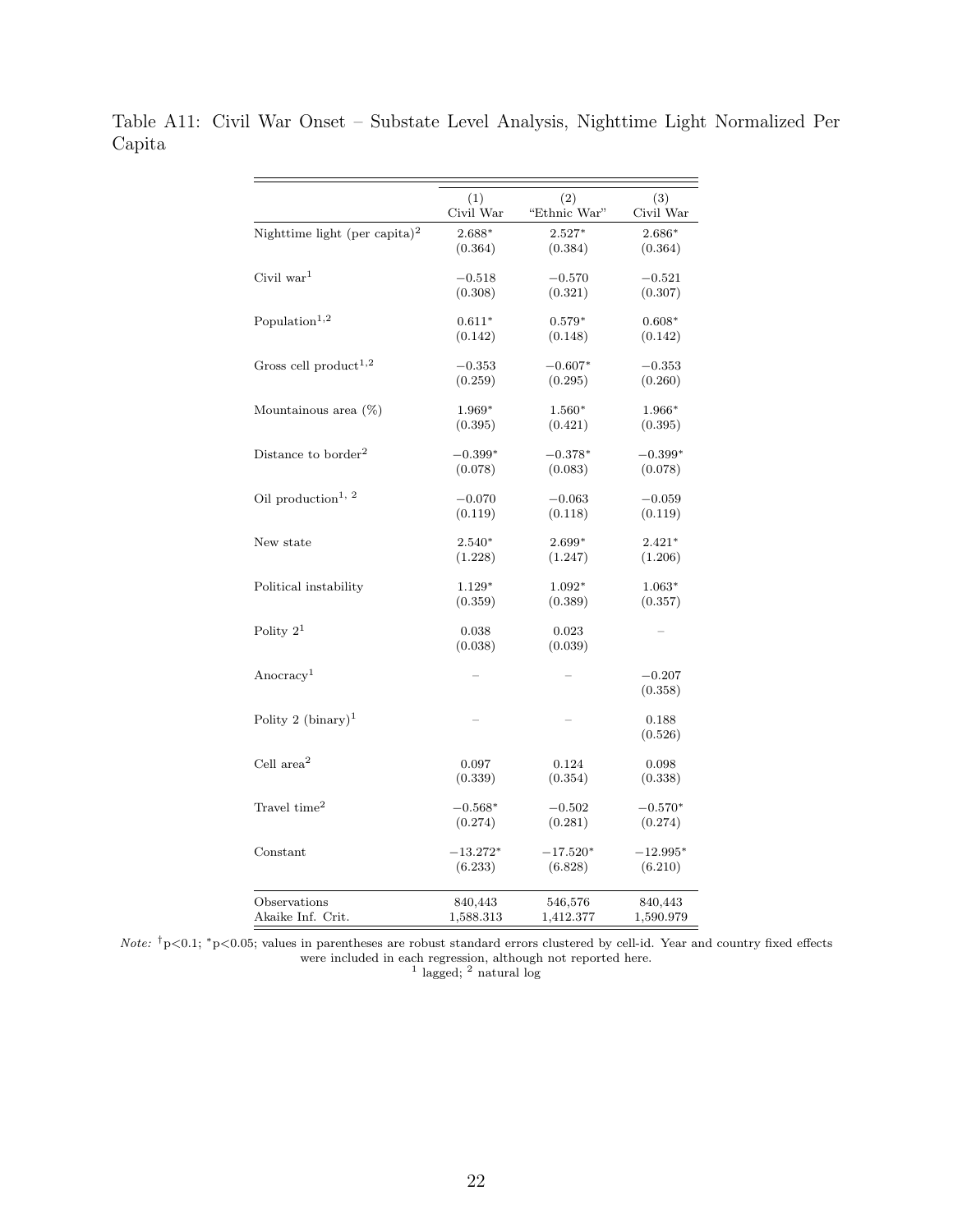#### Province Level Analysis

Next, we examine whether our findings remain consistent if we rely on a different sub-national aggregation – the province level. First, one might argue that more than focusing on the geographically disaggregated distribution of nighttime light, the emphasis should be placed on the effect of administrative units in governing the provision of electricity. To show that the findings are robust to our decision to focus on the grid cell rather than the administrative unit-level, we conduct a robustness analysis in which all measures were aggregated at the province/district level (using the natural log of both average nighttime light per district and the sum of light per district). Note that while the effect of nighttime light is robust to this change in the unit of analysis, the effect of mountains now becomes insignificant. We then repeat the curvilinear nighttime light analysis discussed above using the same province-year sample in Table A13.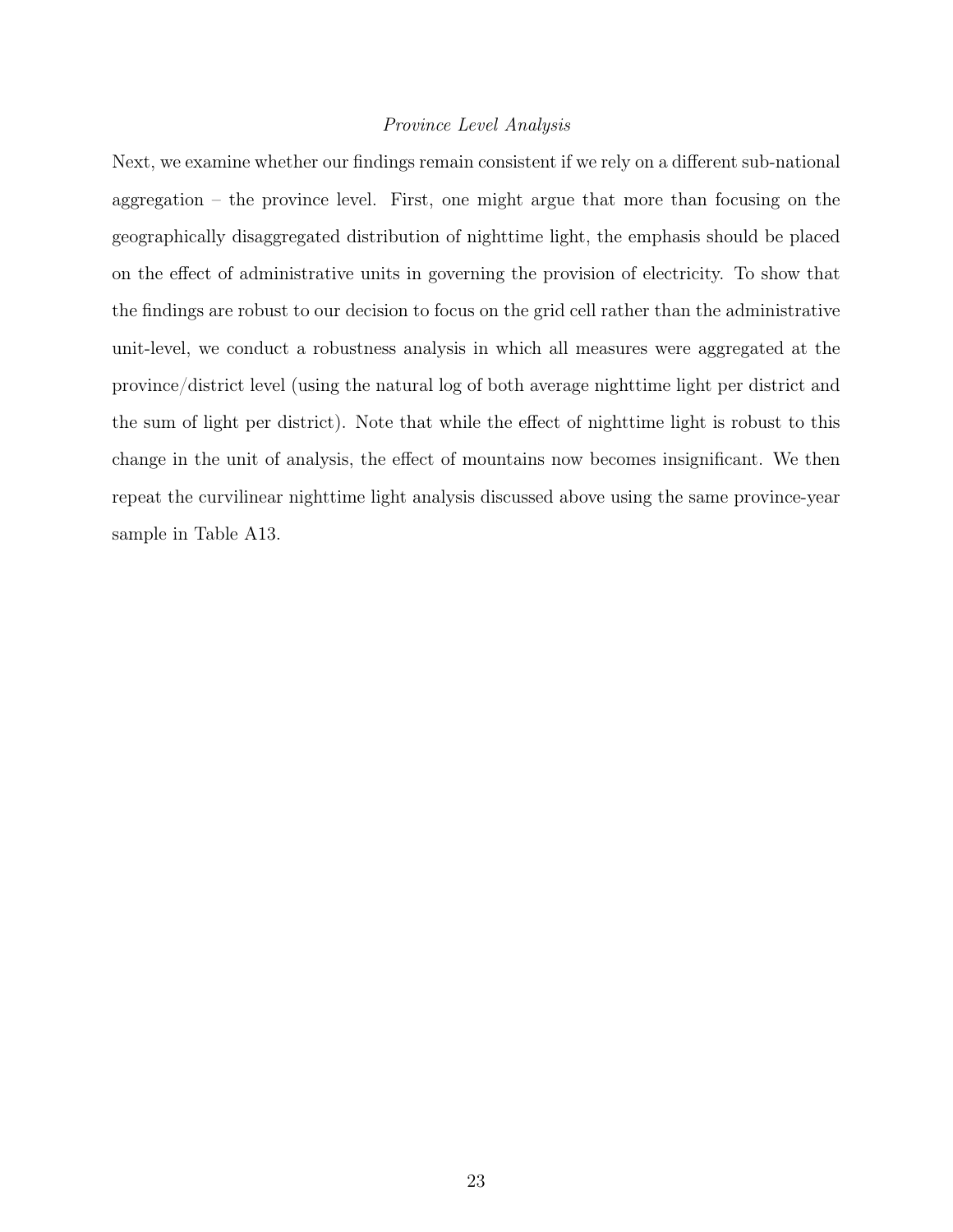|                                     |                    | Average nighttime light |                     | Total nighttime light |                    |                     |  |
|-------------------------------------|--------------------|-------------------------|---------------------|-----------------------|--------------------|---------------------|--|
|                                     | (1)                | (2)                     | (3)                 | (1)                   | (2)                | (3)                 |  |
|                                     | Civil War          | "Ethnic War"            | Civil War           | Civil War             | "Ethnic War"       | Civil War           |  |
| Night<br>time light <sup>2, 3</sup> | $0.577*$           | $0.587*$                | $0.578*$            | $0.244*$              | $0.250*$           | $0.244*$            |  |
|                                     | (0.103)            | (0.106)                 | (0.103)             | (0.066)               | (0.068)            | (0.066)             |  |
| Civil war $1$                       | $-0.573^{\dagger}$ | $-0.637^{\dagger}$      | $-0.581^{\dagger}$  | $-0.566^{\dagger}$    | $-0.603^{\dagger}$ | $-0.574^{\dagger}$  |  |
|                                     | (0.345)            | (0.361)                 | (0.344)             | (0.338)               | (0.354)            | (0.338)             |  |
| Population <sup>1,2</sup>           | 0.164              | 0.063                   | 0.158               | $0.413*$              | 0.313              | $0.409*$            |  |
|                                     | (0.187)            | (0.189)                 | (0.187)             | (0.190)               | (0.195)            | (0.190)             |  |
| Gross cell product <sup>1,2</sup>   | $-0.237$           | $-0.422$                | $-0.239$            | $-0.150$              | $-0.310$           | $-0.150$            |  |
|                                     | (0.305)            | (0.336)                 | (0.305)             | (0.294)               | (0.326)            | (0.295)             |  |
| Mountainous area $(\%)$             | $1.118*$           | $1.124*$                | $1.114*$            | $0.987*$              | 1.078*             | $0.986*$            |  |
|                                     | (0.509)            | (0.530)                 | (0.508)             | (0.503)               | (0.532)            | (0.503)             |  |
| Distance to border <sup>2</sup>     | $-0.099$           | $-0.139$                | $-0.100$            | $-0.117$              | $-0.162$           | $-0.117$            |  |
|                                     | (0.102)            | (0.108)                 | (0.102)             | (0.101)               | (0.105)            | (0.101)             |  |
| Oil production <sup>1, 2</sup>      | $-0.094$           | $-0.088$                | $-0.076$            | $-0.075$              | $-0.071$           | $-0.064$            |  |
|                                     | (0.123)            | (0.122)                 | (0.121)             | (0.119)               | (0.119)            | (0.119)             |  |
| New state                           | 2.913*             | $3.120*$                | 2.783*              | $2.625*$              | 2.805*             | $2.531^{\dagger}$   |  |
|                                     | (1.328)            | (1.349)                 | (1.305)             | (1.309)               | (1.326)            | (1.293)             |  |
| Political instability               | $1.203*$           | $1.113*$                | $1.130*$            | $1.169*$              | $1.094*$           | $1.110*$            |  |
|                                     | (0.364)            | (0.393)                 | (0.363)             | (0.363)               | (0.392)            | (0.361)             |  |
| Polity $2^1$                        | 0.038<br>(0.038)   | 0.021<br>(0.039)        |                     | 0.037<br>(0.038)      | 0.021<br>(0.040)   |                     |  |
| Anocracy <sup>1</sup>               |                    |                         | $-0.209$<br>(0.369) |                       |                    | $-0.174$<br>(0.365) |  |
| Polity 2 $(binary)^1$               |                    |                         | 0.077<br>(0.530)    |                       |                    | 0.151<br>(0.529)    |  |
| Cell $area2$                        | 0.415              | 0.526                   | 0.420               | 0.077                 | 0.154              | 0.080               |  |
|                                     | (0.338)            | (0.367)                 | (0.338)             | (0.312)               | (0.338)            | (0.312)             |  |
| Travel time <sup>2</sup>            | 0.410              | 0.222                   | 0.404               | 0.185                 | $-0.016$           | 0.180               |  |
|                                     | (0.386)            | (0.397)                 | (0.386)             | (0.388)               | (0.403)            | (0.388)             |  |
| Constant                            | $-7.235$           | $-7.396$                | $-7.022$            | $-5.231$              | $-4.523$           | $-5.022$            |  |
|                                     | (6.379)            | (6.674)                 | (6.356)             | (6.403)               | (6.650)            | (6.390)             |  |
| Observations                        | 37,630             | 29,653                  | 37,630              | 37,630                | 29,653             | 37,630              |  |
| Akaike Inf. Crit.                   | 1,226.477          | 1,094.091               | 1,229.157           | 1,248.984             | 1,115.692          | 1,251.684           |  |

Table A12: Civil War Onset – Substate Level Analysis, Administrative District

Note:  $\uparrow$ p<0.1;  $\uparrow$ p<0.05; values in parentheses are robust standard errors clustered by district. Year and country fixed effects were included in each regression, although not reported here.<br> $1 \text{ lagged};^2$  natural log; 3 by district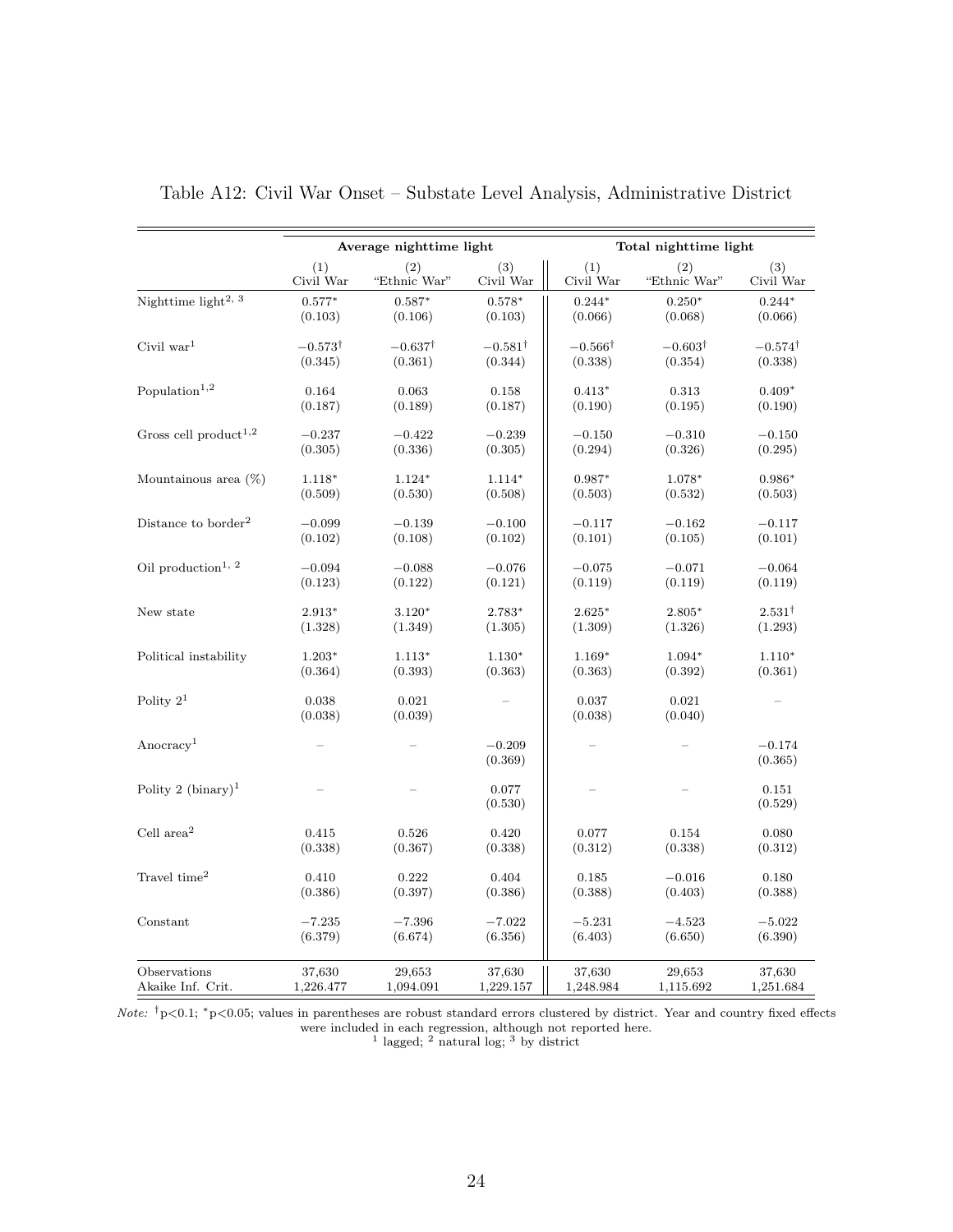|                                         | (1)<br>Civil War   | (2)<br>"Ethnic War" | (3)<br>Civil War   |
|-----------------------------------------|--------------------|---------------------|--------------------|
| Night<br>time light <sup>2, 3</sup>     | $0.590*$           | $0.614*$            | $0.589*$           |
|                                         | (0.223)            | (0.229)             | (0.223)            |
| Nighttime light squared <sup>2, 3</sup> | $-0.002$           | $-0.004$            | $-0.002$           |
|                                         | (0.028)            | (0.030)             | (0.028)            |
| Gross cell product <sup>1,2</sup>       | $-0.227$           | $-0.399$            | $-0.231$           |
|                                         | (0.338)            | (0.375)             | (0.338)            |
| Civil war $1$                           | $-0.575^{\dagger}$ | $-0.641^{\dagger}$  | $-0.583^{\dagger}$ |
|                                         | (0.346)            | (0.362)             | (0.345)            |
| Population <sup>1,2</sup>               | 0.163              | 0.061               | 0.157              |
|                                         | (0.187)            | (0.190)             | (0.187)            |
| Mountainous area $(\%)$                 | $1.113*$           | $1.114*$            | $1.110*$           |
|                                         | (0.514)            | (0.534)             | (0.514)            |
| Distance to border <sup>2</sup>         | $-0.101$           | $-0.142$            | $-0.101$           |
|                                         | (0.104)            | (0.110)             | (0.104)            |
| Oil production <sup>1, 2</sup>          | $-0.094$           | $-0.089$            | $-0.076$           |
|                                         | (0.123)            | (0.122)             | (0.122)            |
| New state                               | 2.908*             | 3.108*              | 2.780*             |
|                                         | (1.329)            | (1.349)             | (1.305)            |
| Political instability                   | $1.203*$           | $1.114*$            | $1.130*$           |
|                                         | (0.364)            | (0.393)             | (0.363)            |
| Polity $2^1$                            | 0.038              | 0.021               |                    |
|                                         | (0.038)            | (0.040)             |                    |
| Anocracy <sup>1</sup>                   |                    |                     | $-0.208$           |
|                                         |                    |                     | (0.369)            |
| Polity 2 $(binary)^1$                   |                    |                     | 0.078              |
|                                         |                    |                     | (0.530)            |
| Cell $area2$                            | 0.414              | 0.523               | 0.419              |
|                                         | (0.338)            | (0.367)             | (0.338)            |
| Travel time <sup>2</sup>                | 0.407              | 0.217               | 0.402              |
|                                         | (0.388)            | (0.399)             | (0.388)            |
| Constant                                | $-7.201$           | $-7.313$            | $-6.996$           |
|                                         | (6.400)            | (6.701)             | (6.376)            |
| Observations                            | 37,630             | 29,653              | 37,630             |
| Akaike Inf. Crit.                       | 1,228.473          | 1,096.073           | 1,231.154          |

Table A13: Civil War Onset – Substate Level Analysis with Curvilinear Nighttime Light (District Level)

Note: <sup>†</sup>p<0.1; \*p<0.05; values in parentheses are robust standard errors clustered by cell-id. Year and country fixed effects were included in each regression, although not reported here.<br><sup>1</sup> lagged; <sup>2</sup> natural log <sup>3</sup> by district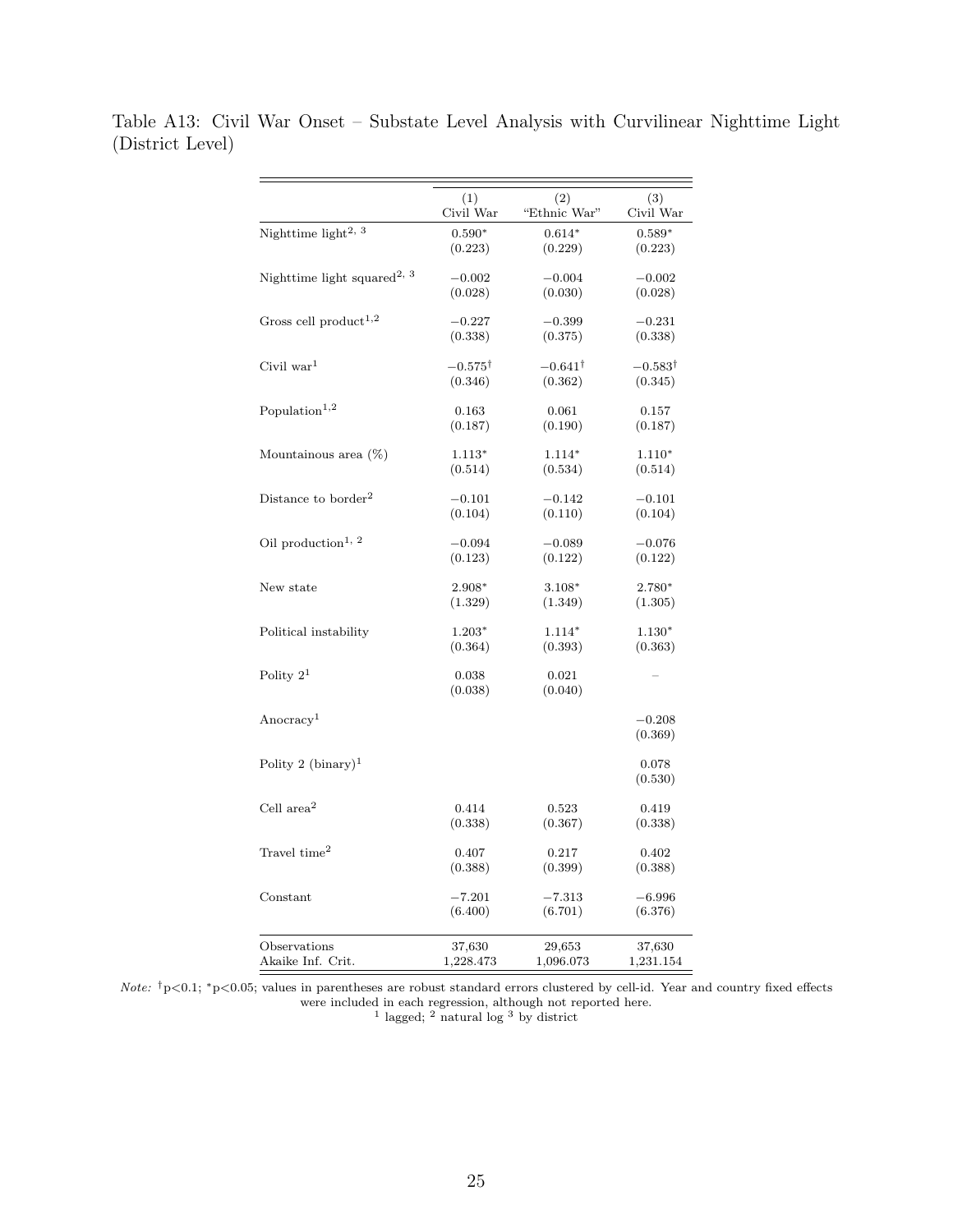#### Random Effects Models

In this subsection we repeat the analyses presented in Table 2 and including random effects at the cell and, separately, country levels in Tables A14 and A15, respectively. These random effects assume a hierarchical structure in which some cell and country specific factors – such as spatial dependencies, population spillovers, etc. – might still independently influence the incidence of civil war onset (Gelman and Hill, 2007). The use of these random effects therefore takes into consideration the possibility that civil war is inherently more likely to arise in some cells. Note that these models include the time-invariant indicators ethnic fractionalization and *religious fractionalization* because no country fixed effects were included in these models. Hence, these indicators, which are constant over time, are not automatically dropped from analysis.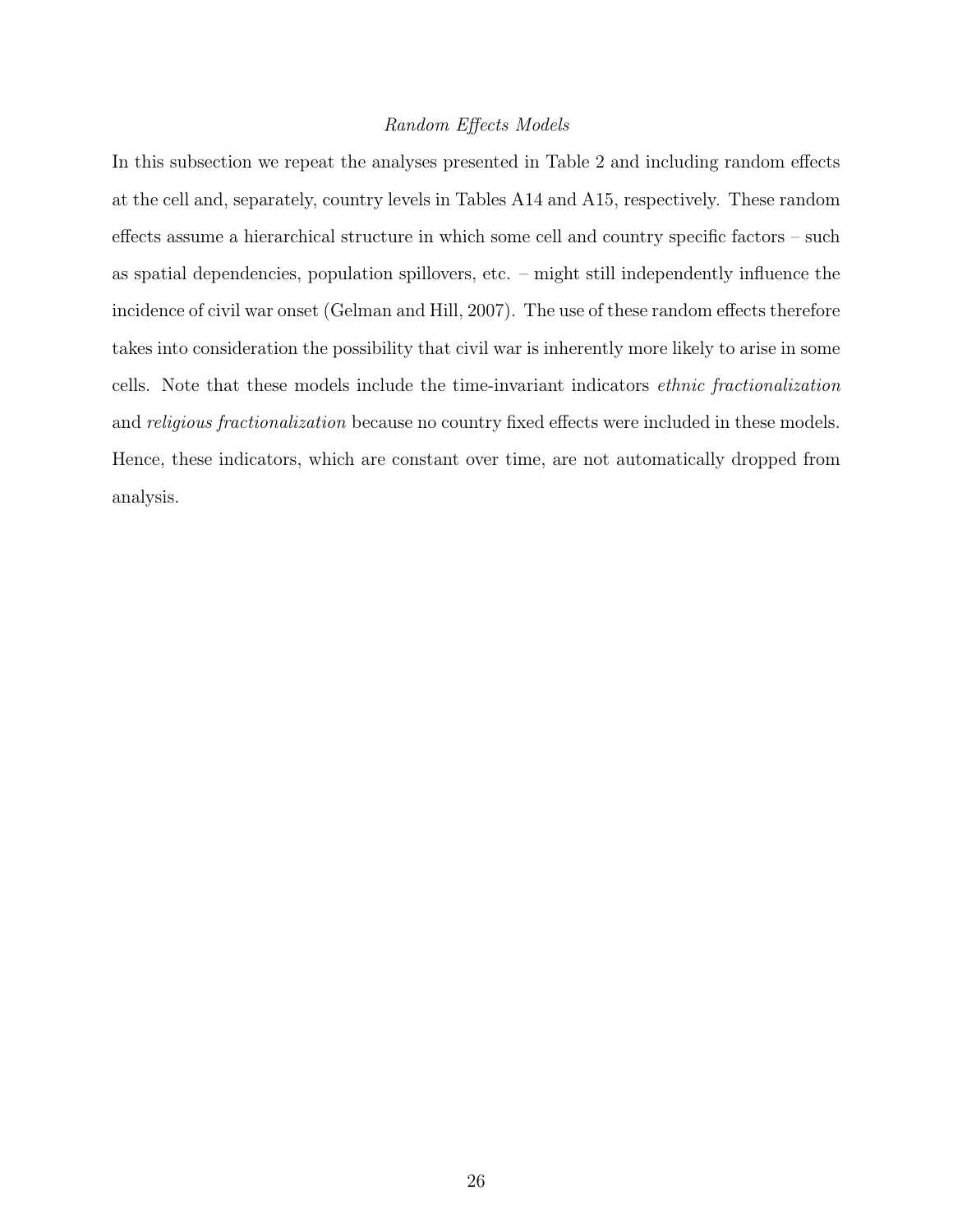|                                   | (1)                                            | (2)                                            | (3)                                            |
|-----------------------------------|------------------------------------------------|------------------------------------------------|------------------------------------------------|
|                                   | Civil War                                      | "Ethnic War"                                   | Civil War                                      |
| Nighttime light $2$               | $0.135*$                                       | $0.234*$                                       | $0.233*$                                       |
|                                   | $(0.080 \Leftrightarrow 0.192)$                | $(0.191 \Leftrightarrow 0.271)$                | $(0.136 \Leftrightarrow 0.301)$                |
| Civil $\text{war}^1$              | $0.597*$                                       | 0.198                                          | 0.322                                          |
|                                   | $(0.167 \Leftrightarrow 0.974)$                | $(-0.224 \Leftrightarrow 0.593)$               | $(-0.026 \Leftrightarrow 0.603)$               |
| Population <sup>1,2</sup>         | $0.367*$                                       | $0.557*$                                       | $0.324*$                                       |
|                                   | $(0.329 \Leftrightarrow 0.411)$                | $(0.520 \Leftrightarrow 0.588)$                | $(0.301 \Leftrightarrow 0.349)$                |
| Gross cell product <sup>1,2</sup> | $-0.491*$                                      | $-0.939*$                                      | $-0.776*$                                      |
|                                   | $(-0.569 \Leftrightarrow -0.401)$              | $(-1.059 \Leftrightarrow -0.793)$              | $(-0.992 \Leftrightarrow -0.457)$              |
| Mountainous area $(\%)$           | $0.722*$                                       | $0.878*$                                       | $1.133*$                                       |
|                                   | $(0.522 \Leftrightarrow 0.917)$                | $(0.559 \Leftrightarrow 1.352)$                | $(0.895 \Leftrightarrow 1.378)$                |
| Distance to border <sup>2</sup>   | $-0.452*$                                      | $-0.260*$                                      | $-0.259*$                                      |
|                                   | $(-0.493 \Leftrightarrow -0.404)$              | $(-0.345 \Leftrightarrow -0.182)$              | $(-0.316 \Leftrightarrow -0.216)$              |
| Oil production <sup>1, 2</sup>    | $-0.036*$                                      | $-0.044*$                                      | $-0.036*$                                      |
|                                   | $(-0.051 \Leftrightarrow -0.019)$              | $(-0.061 \Leftrightarrow -0.029)$              | $(-0.058 \Leftrightarrow -0.017)$              |
| New state                         | 2.477*                                         | 2.366*                                         | 2.847*                                         |
|                                   | $(0.873 \Leftrightarrow 4.086)$                | $(0.704 \Leftrightarrow 3.833)$                | $(1.285 \Leftrightarrow 4.067)$                |
| Political instability             | $1.073*$                                       | $0.889*$                                       | $1.538*$                                       |
|                                   | $(0.414 \Leftrightarrow 1.618)$                | $(0.499 \Leftrightarrow 1.307)$                | $(1.121 \Leftrightarrow 1.892)$                |
| Ethnic fractionalization          | $1.671*$                                       | $0.704*$                                       | $1.548*$                                       |
|                                   | $(1.377 \Leftrightarrow 1.980)$                | $(0.166 \Leftrightarrow 1.161)$                | $(1.158 \Leftrightarrow 1.989)$                |
| Religious fractionalization       | $-0.728*$                                      | $-0.301*$                                      | $-0.513*$                                      |
|                                   | $(-1.123 \Leftrightarrow -0.347)$              | $(-0.602 \Leftrightarrow -0.015)$              | $(-1.020 \Leftrightarrow -0.097)$              |
| Polity $2^1$                      | $-0.025*$<br>$(-0.042 \Leftrightarrow -0.005)$ | $-0.047*$<br>$(-0.061 \Leftrightarrow -0.034)$ |                                                |
| Anocracy <sup>1</sup>             |                                                |                                                | $-0.554*$<br>$(-0.736 \Leftrightarrow -0.282)$ |
| Polity 2 $(binary)^1$             |                                                |                                                | $-0.031$<br>$(-0.210 \Leftrightarrow 0.124)$   |
| Cell $area2$                      | $-0.408*$                                      | $-0.086$                                       | $-0.015$                                       |
|                                   | $(-0.545 \Leftrightarrow -0.270)$              | $(-0.209 \Leftrightarrow 0.076)$               | $(-0.142 \Leftrightarrow 0.092)$               |
| Travel time <sup>2</sup>          | $-0.271*$                                      | $-0.028$                                       | $-0.452*$                                      |
|                                   | $(-0.366 \Leftrightarrow -0.209)$              | $(-0.143 \Leftrightarrow 0.106)$               | $(-0.616 \Leftrightarrow -0.323)$              |
| Constant                          | $-8.638*$                                      | 13.955*                                        | $-12.099*$                                     |
|                                   | $(-10.016 \Leftrightarrow -7.243)$             | $(-15.461 \Leftrightarrow -12.757)$            | $(-12.933 \Leftrightarrow -11.243)$            |
| Observations                      | 892,913                                        | 603,664                                        | 892,913                                        |
| Deviance Inf. Crit.               | 1,497.061                                      | 1,357.978                                      | 1,243.579                                      |

Table A14: Civil War Onset – Substate Level Analysis with Grid-Cell Random Effects

Note: <sup>∗</sup>p<0.05; values in parentheses are 95% credible intervals. Year fixed effects were included in each regression, although not reported here. Models were estimated using 210,000 MCMC iterations, of which the first 200,000 were discarded.<br><sup>1</sup> lagged; <sup>2</sup> natural log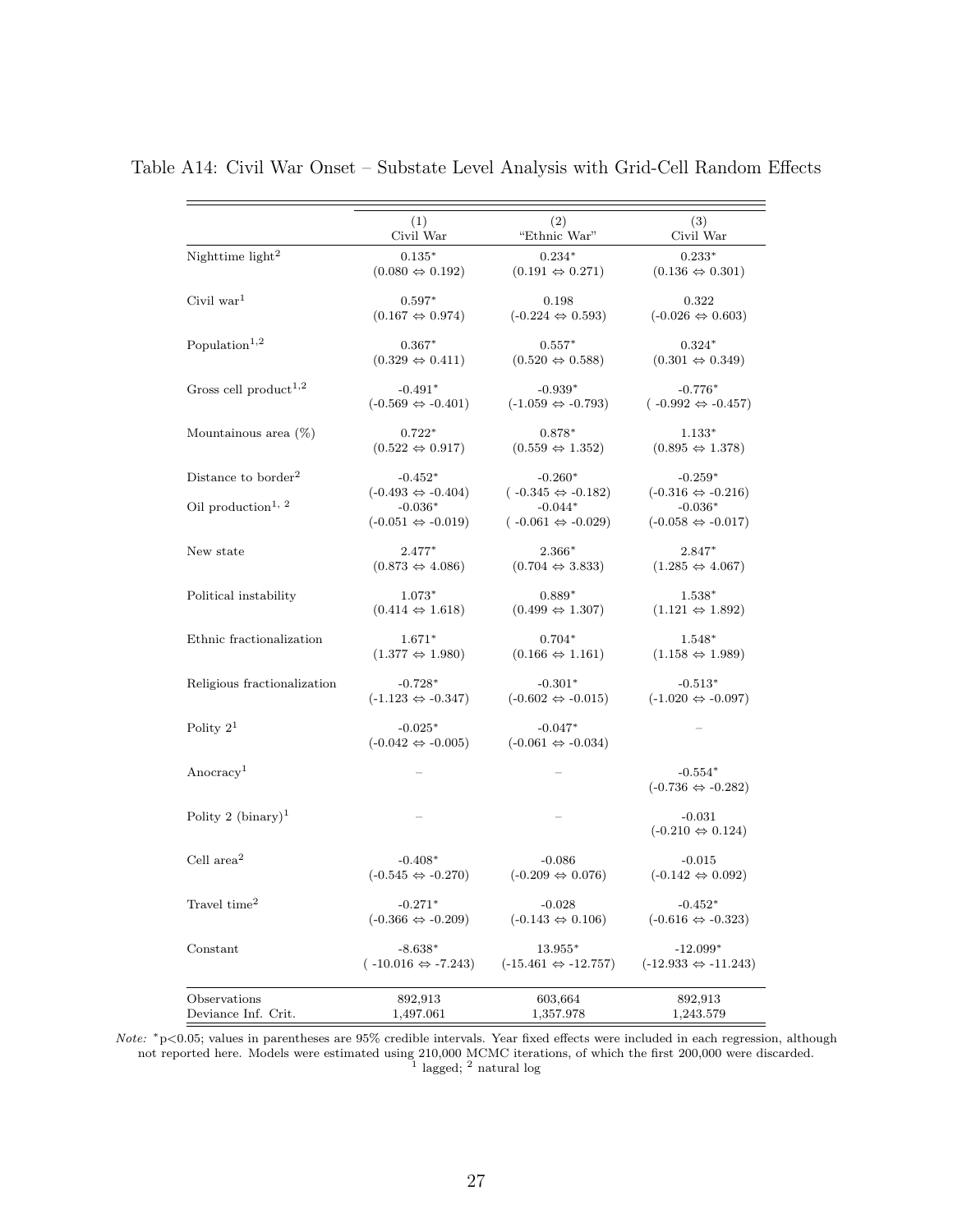|                                   | (1)                                          | (2)                                           | (3)                                            |
|-----------------------------------|----------------------------------------------|-----------------------------------------------|------------------------------------------------|
|                                   | Civil War                                    | "Ethnic War"                                  | Civil War                                      |
| Nighttime light <sup>2</sup>      | $0.258*$                                     | $0.365*$                                      | $0.306*$                                       |
|                                   | $(0.173 \Leftrightarrow 0.344)$              | $(0.318 \Leftrightarrow 0.408)$               | $(0.241 \Leftrightarrow 0.352)$                |
| Civil war <sup>1</sup>            | $-0.032$                                     | $-0.072$                                      | $-0.049$                                       |
|                                   | $(-0.597 \Leftrightarrow 0.706)$             | $(-0.679 \Leftrightarrow 0.558)$              | $(-0.225 \Leftrightarrow 0.401)$               |
| Population <sup>1,2</sup>         | $0.336*$                                     | $0.370*$                                      | $0.293*$                                       |
|                                   | $(0.268 \Leftrightarrow 0.402)$              | $(0.332 \Leftrightarrow 0.423)$               | $(0.183 \Leftrightarrow 0.376)$                |
| Gross cell product <sup>1,2</sup> | $-0.340*$                                    | $-0.455*$                                     | $-0.221$                                       |
|                                   | $(-0.562 \Leftrightarrow -0.108)$            | $(-0.582 \Leftrightarrow -0.330)$             | $(-0.567 \Leftrightarrow 0.056)$               |
| Mountainous area $(\%)$           | $1.514*$                                     | $1.089*$                                      | $1.103*$                                       |
|                                   | $(1.292 \Leftrightarrow 1.713)$              | $(0.739 \Leftrightarrow 1.521)$               | $(0.848 \Leftrightarrow 1.364)$                |
| Distance to border <sup>2</sup>   | $-0.409*$                                    | $-0.379*$                                     | $-0.391*$                                      |
|                                   | $(-0.482 \Leftrightarrow -0.317)$            | $(-0.435 \Leftrightarrow -0.322)$             | $(-0.449 \Leftrightarrow -0.298)$              |
| Oil production <sup>1, 2</sup>    | $-0.004$                                     | $-0.040$                                      | $-0.057*$                                      |
|                                   | $(0.037 \Leftrightarrow 0.033)$              | $(-0.078 \Leftrightarrow 0.012)$              | $(-0.091 \Leftrightarrow -0.021)$              |
| New state                         | $2.283*$                                     | $2.598*$                                      | 1.867                                          |
|                                   | $(0.384 \Leftrightarrow 4.134)$              | $(0.603 \Leftrightarrow 4.668)$               | $(-0.283 \Leftrightarrow 3.876)$               |
| Political instability             | $1.326*$                                     | 1.394*                                        | $1.57*$                                        |
|                                   | $(1.005 \Leftrightarrow 1.776)$              | $(1.024 \Leftrightarrow 1.722)$               | $(1.038 \Leftrightarrow 1.886)$                |
| Ethnic fractionalization          | $2.456*$                                     | 1.870*                                        | $2.185*$                                       |
|                                   | $(0.921 \Leftrightarrow 3.943)$              | $(0.389 \Leftrightarrow 3.581)$               | $(0.903 \Leftrightarrow 3.422)$                |
| Religious fractionalization       | 1.909*                                       | 0.362                                         | 0.206                                          |
|                                   | $(0.224 \Leftrightarrow 3.718)$              | $(-1.493 \Leftrightarrow 2.319)$              | $(-1.409 \Leftrightarrow 1.665)$               |
| Polity $2^1$                      | $-0.010$<br>$(-0.045 \Leftrightarrow 0.026)$ | $-0.032*$<br>$(-0.072 \Leftrightarrow 0.007)$ |                                                |
| Anocracy <sup>1</sup>             |                                              |                                               | $-0.759*$<br>$(-1.141 \Leftrightarrow -0.489)$ |
| Polity 2 $(binary)^1$             |                                              |                                               | $-0.315$<br>$(-0.837 \Leftrightarrow 0.580)$   |
| Cell $area2$                      | $0.235*$                                     | $-0.413*$                                     | $-0.216*$                                      |
|                                   | $(0.106 \Leftrightarrow 0.370)$              | $(-0.562 \Leftrightarrow -0.203)$             | $(-0.271 \Leftrightarrow -0.142)$              |
| Travel time <sup>2</sup>          | $-0.489*$                                    | $-0.031$                                      | $-0.099$                                       |
|                                   | $(-0.592 \Leftrightarrow -0.377)$            | $(-0.174 \Leftrightarrow 0.115)$              | $(-0.283 \Leftrightarrow 0.075)$               |
| Constant                          | $-15.589*$                                   | $-16.204*$                                    | $-10.919*$                                     |
|                                   | $(-17.090 \Leftrightarrow -13.984)$          | $(-0.175 \Leftrightarrow 0.115)$              | $(-13.478 \Leftrightarrow -7.744)$             |
| Observations                      | 892,913                                      | 603,664                                       | 892,913                                        |
| Deviance Inf. Crit.               | 1,353.766                                    | 1,242.538                                     | 1,670.877                                      |

Table A15: Civil War Onset – Substate Level Analysis with Country Random Effects

Note: <sup>∗</sup>p<0.05; values in parentheses are 95% credible intervals. Year fixed effects were included in each regression, although not reported here. Models were estimated using 210,000 MCMC iterations, of which the first 200,000 were discarded.<br><sup>1</sup> lagged; <sup>2</sup> natural log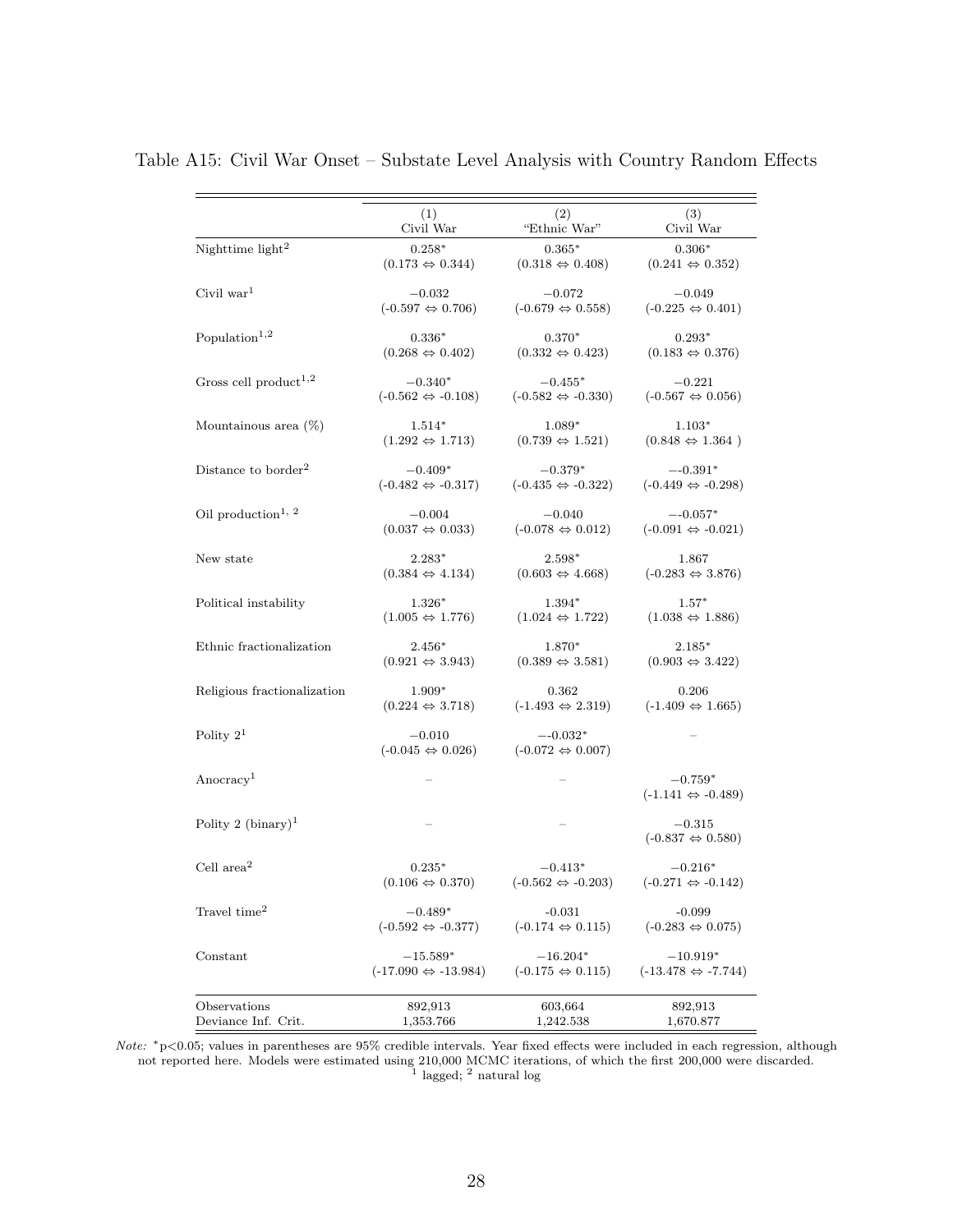#### Conflict and State Capacity in Andhra Pradesh

Finally, to further illustrate that nighttime light could be used as a *disaggregated* indicator of state capacity in respect to conflict, it is worth contrasting the effect of our nighttime light indicator against another measure of state capacity at the highly localized level. To this extent, we estimate four logit models using a subsample of grid cells located solely in the Indian state of Andhra Pradesh. We estimate both baseline and full specifications, and in each specification we report one model that includes the number of health centers by sub district for 2012, and again, this time using our nighttime light indicator instead. Using the number of health centers as an indicator of state capacity and the broader empirical framework correspond to our third validation exercise reported in the main paper (hence, the number of health centers is constant for 2012). Because, luckily, the onset of civil war is an exceptionally rare event, we include instead an indicator measuring whether civil war – i.e. a conflict with at least 25 combatant casualties – afflicted the region or not during a given year. Because they are constant across all cells, state level indicators were not included in analysis. Additionally, due to the relatively small sample size and the limitations on the number of degrees of freedom it entails, we replaced the use of year fixed effects with a control variable for a linear time trend. The cell area indicator was also omitted because it shows almost no variation between different grid cells due to the geographic size of Andhra Pradesh.

Table A16 shows the estimates of two models, Baseline and Full, accounting for the relationship between nighttime light and civil war alongside the aforementioned alternative measure of state capacity and a variety of cell-level confounders included in the previous models. The effect of health centers, although statistically insignificant, is nevertheless positive in Models 1 and 3. The effect of nighttime light is again positive and statistically significant. This again suggests that nighttime light is an effective indicator of state capacity and its localized relationship with civil war, as both state capacity indicators used here show a positive association with civil war at the grid cell level.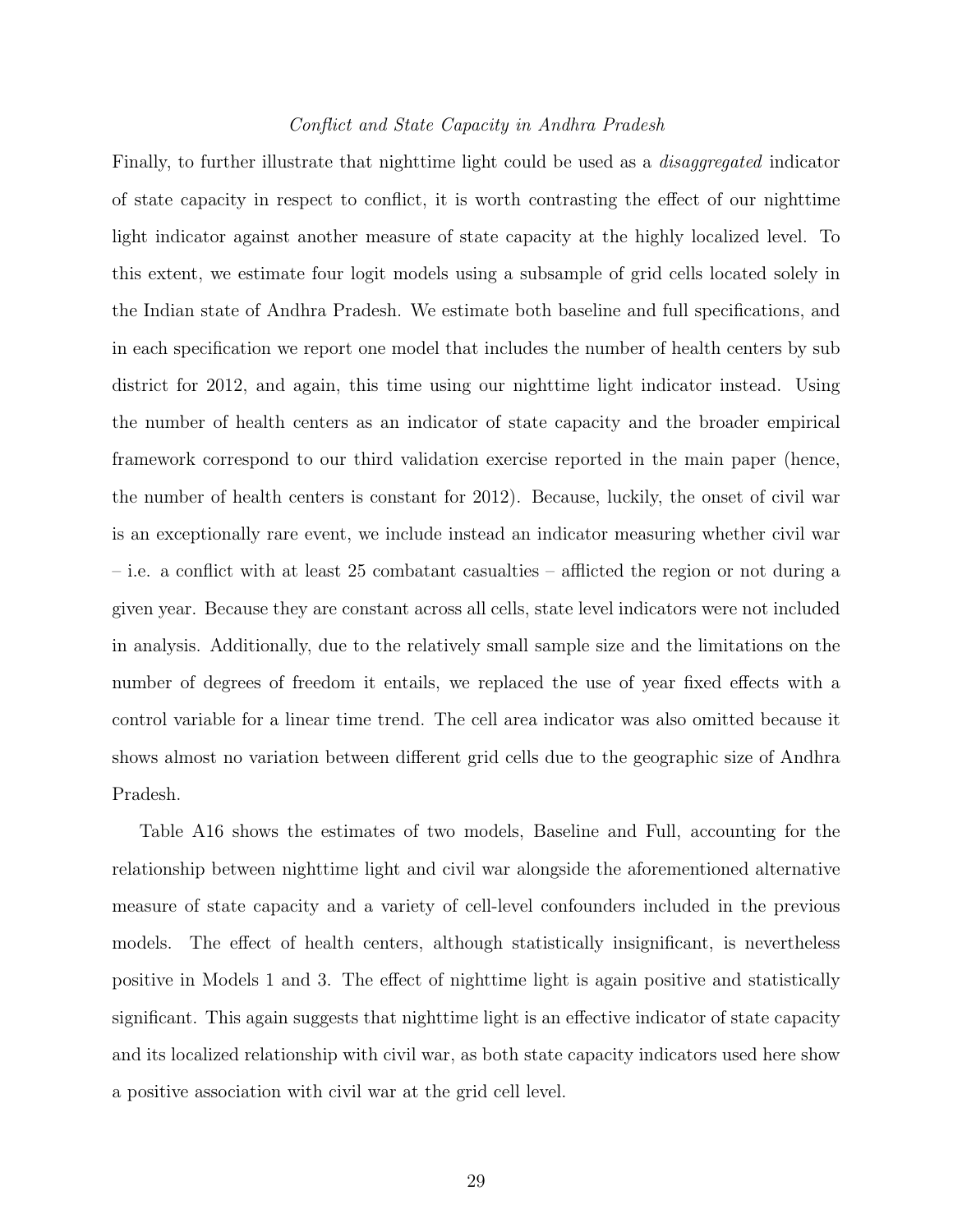|                                   |                         | <b>Baseline</b>         | Full                    |                         |  |  |
|-----------------------------------|-------------------------|-------------------------|-------------------------|-------------------------|--|--|
|                                   | Model 1                 | Model 2                 | Model 3                 | Model 4                 |  |  |
| N. health centers <sup>2</sup>    | 0.103<br>(0.183)        |                         | 0.099<br>(0.191)        |                         |  |  |
| Nighttime light <sup>2</sup>      |                         | $0.624*$<br>(0.183)     |                         | $0.752*$<br>(0.213)     |  |  |
| Civil war <sup>1</sup>            | $-16.619$<br>(687.966)  | $-16.811$<br>(678.543)  | $-16.626$<br>(687.146)  | $-16.851$<br>(675.290)  |  |  |
| Population <sup>1,2</sup>         | 0.058<br>(0.148)        | $-0.619*$<br>(0.250)    | 0.081<br>(0.153)        | $-0.732*$<br>(0.281)    |  |  |
| Gross cell product <sup>1,2</sup> | $-0.736*$<br>(0.321)    | $-0.778*$<br>(0.325)    | $-0.927*$<br>(0.366)    | $-0.805*$<br>(0.376)    |  |  |
| Mountainous area $(\%)$           |                         |                         | 0.403<br>(0.806)        | 1.007<br>(0.829)        |  |  |
| Distance to border <sup>2</sup>   |                         |                         | 0.538<br>(0.836)        | $-0.481$<br>(0.913)     |  |  |
| Travel time <sup>2</sup>          |                         |                         | $-0.408$<br>(0.405)     | $-0.361$<br>(0.407)     |  |  |
| Time trend                        | $0.470*$<br>(0.049)     | $0.423*$<br>(0.050)     | $0.479*$<br>(0.050)     | $0.413*$<br>(0.052)     |  |  |
| Constant                          | $-921.608$<br>(694.880) | $-827.093$<br>(685.821) | $-949.944$<br>(694.721) | $-794.629$<br>(684.091) |  |  |
| Observations<br>Akaike Inf. Crit. | 485.682                 | 474.324                 | 1,424<br>490.370        | 478.032                 |  |  |

Table A16: Civil War – Substate Level Analysis, Andhra Pradesh

Note: <sup>†</sup>p<0.1; \*p<0.05; values in parentheses are robust standard errors clustered by cell-id.<br>
<sup>1</sup> lagged; <sup>2</sup> natural log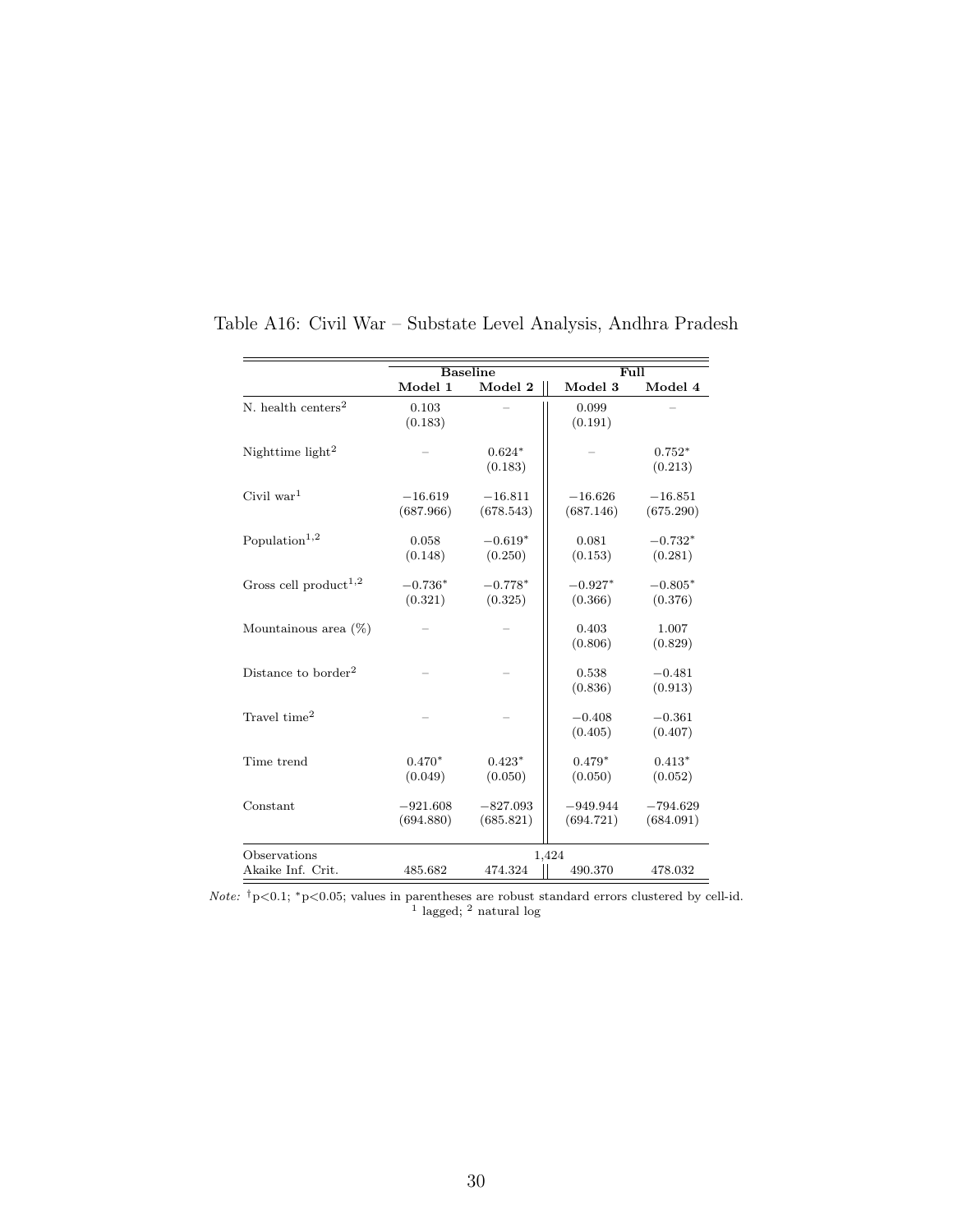#### Forecasting Localized Conflict With Nighttime Light

Beyond statistical significance, a valid benchmark model of conflict must also be able to reasonably forecast civil war onset (Brandt, Freeman and Schrodt, 2011; Ward, Greenhill and Bakke, 2010; Koren, Forthcoming). We thus additionally estimate the effect of nighttime light as a *predictive* indicator of civil war onset. We begin by calculating the predicted probability of civil war onset for each cell-year in our sample based on the coefficient estimates obtained from each model. This is done by subtracting an observation's predicted probability from one. We then repeat this exercise using a similar model that does not include nighttime light, but otherwise remains unchanged. Both models are estimated on a sample for the years 1992-2006 (presented in Tables A17). We then use the estimates obtained from each model to forecast civil war onset on out-of-sample data for the years 2007-2008.

The predictive strength of each model with and without the inclusion of nighttime light emissions was measured by calculating the area under the receiver operator characteristic (ROC) curve (Ward, Greenhill and Bakke, 2010) for the 2007-2008 sample. Additionally, the ROCs for Models 1,2, and 3 (with nighttime light) are presented in Figure A4, with the area under the curve (AUC) reported for each model and 95% confidence intervals in parenthesis. We then evaluate whether the AUC for each model that included the nighttime light indicator is larger from the AUC a model that does not include this indicator, and test whether this difference is statistically significant using a nonparametric significance test developed by DeLong, DeLong and Clarke-Pearson (1988). The difference in the AUC, model fit, and Delong et al. test scores for each model are reported in Table A4. The addition of nighttime light produces a significant improvement in the predictive power for each of the three models. Crucially, the strength of each model to forecast civil war onset is shown using out-of-sample data, i.e. data that were not used to estimate these models in the first place. AIC scores also confirm this conclusion by favoring in every case models that include nighttime light. This suggests that by approximating state capacity, nighttime light levels are an effective predictive indicator of civil war onset.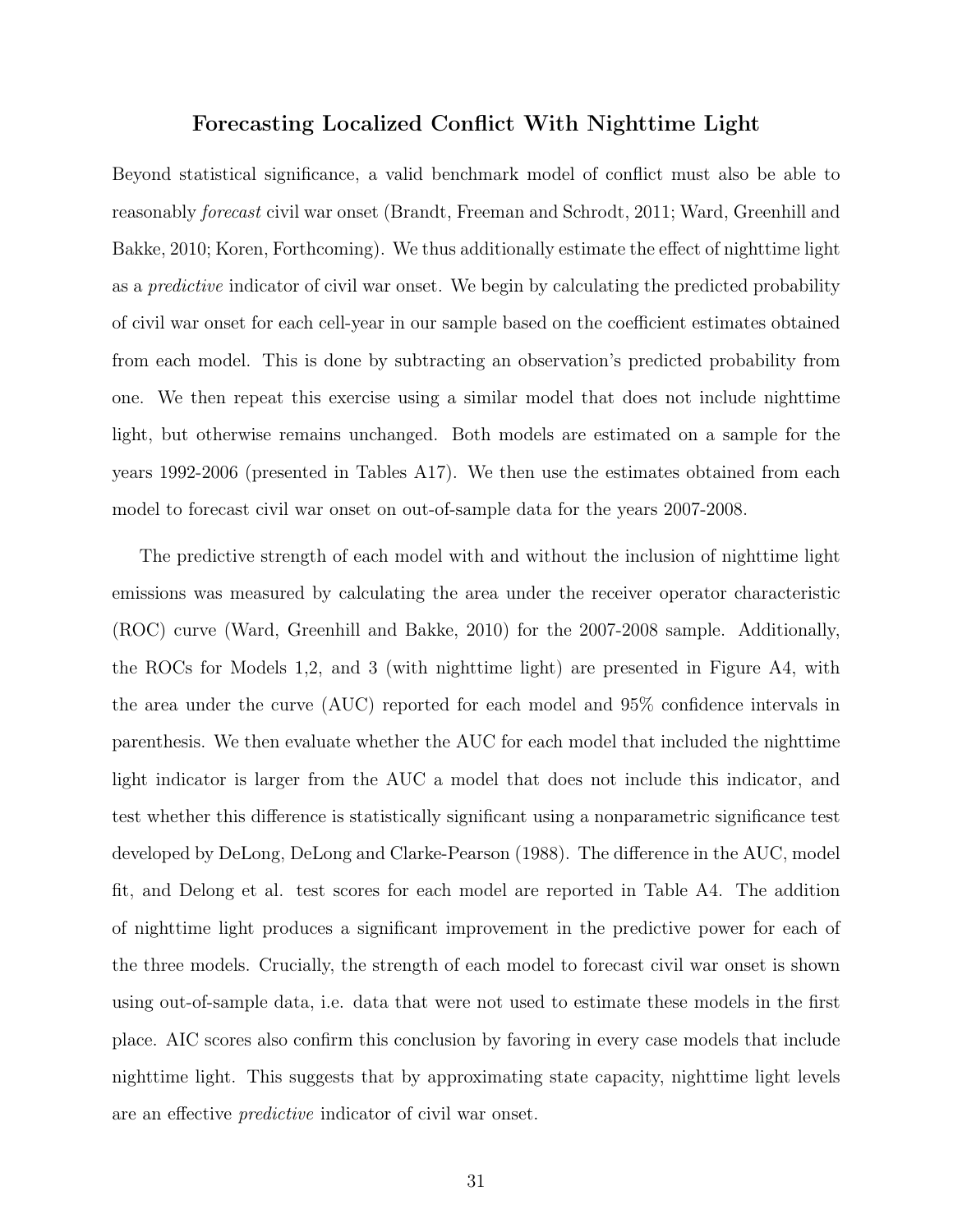|                                   |                     | (1)<br>Civil War  |                     | (2)<br>"Ethnic War" | (3)<br>Civil War                 |                               |  |
|-----------------------------------|---------------------|-------------------|---------------------|---------------------|----------------------------------|-------------------------------|--|
| Nighttime light <sup>2</sup>      | $0.342*$<br>(0.083) |                   | $0.387*$<br>(0.086) |                     | $0.344*$<br>(0.083)              |                               |  |
| Civil war $1$                     | $-0.480$            | $-0.530$          | $-0.431$            | $-0.492$            | $-0.514$                         | $-0.564^{\dagger}$            |  |
|                                   | (0.327)             | (0.325)           | (0.338)             | (0.336)             | (0.323)                          | (0.321)                       |  |
| Gross cell product <sup>1,2</sup> | $-0.332$            | $-0.328$          | $-0.637*$           | $-0.568^{\dagger}$  | $-0.343$                         | $-0.338$                      |  |
|                                   | (0.269)             | (0.263)           | (0.305)             | (0.299)             | (0.270)                          | (0.265)                       |  |
| Population <sup>1,2</sup>         | $0.503*$            | $0.715*$          | $0.478*$            | $0.706*$            | $0.512*$                         | $0.726*$                      |  |
|                                   | (0.157)             | (0.154)           | (0.160)             | (0.159)             | (0.156)                          | (0.154)                       |  |
| Mountainous area $(\%)$           | 1.892*              | 1.716*            | $1.546*$            | 1.392*              | 1.929*                           | 1.748*                        |  |
|                                   | (0.421)             | (0.414)           | (0.446)             | (0.437)             | (0.419)                          | (0.412)                       |  |
| Distance to border <sup>2</sup>   | $-0.398*$           | $-0.423*$         | $-0.366*$           | $-0.404*$           | $-0.393*$                        | $-0.418*$                     |  |
|                                   | (0.083)             | (0.084)           | (0.088)             | (0.088)             | (0.083)                          | (0.084)                       |  |
| Oil production <sup>1, 2</sup>    | $-0.017$            | $-0.011$          | $-0.016$            | $-0.008$            | 0.033                            | 0.039                         |  |
|                                   | (0.117)             | (0.116)           | (0.117)             | (0.115)             | (0.110)                          | (0.108)                       |  |
| New state                         | 2.382*              | $2.178^{\dagger}$ | 2.580*              | 2.359 <sup>†</sup>  | $2.112^{\dagger}$                | $1.934^{\dagger}$             |  |
|                                   | (1.207)             | (1.190)           | (1.225)             | (1.208)             | (1.171)                          | (1.157)                       |  |
| Political instability             | $1.164*$            | $1.159*$          | $1.167*$            | $1.152*$            | $1.111*$                         | $1.112*$                      |  |
|                                   | (0.365)             | (0.364)           | (0.397)             | (0.396)             | (0.370)                          | (0.368)                       |  |
| Polity $2^1$                      | 0.013<br>(0.041)    | 0.014<br>(0.041)  | $-0.001$<br>(0.043) | 0.00004<br>(0.043)  |                                  |                               |  |
| Anocracy <sup>1</sup>             |                     |                   |                     |                     | $-0.778$ <sup>†</sup><br>(0.406) | $-0.772^{\dagger}$<br>(0.404) |  |
| Polity 2 $(binary)^1$             |                     |                   |                     |                     | 0.318<br>(0.666)                 | 0.381<br>(0.667)              |  |
| Cell $area2$                      | $-0.095$            | $-0.178$          | $-0.082$            | $-0.195$            | $-0.093$                         | $-0.174$                      |  |
|                                   | (0.311)             | (0.284)           | (0.330)             | (0.293)             | (0.312)                          | (0.286)                       |  |
| Travel time <sup>2</sup>          | $-0.357$            | $-0.713*$         | $-0.185$            | $-0.602*$           | $-0.342$                         | $-0.698*$                     |  |
|                                   | (0.297)             | (0.293)           | (0.303)             | (0.301)             | (0.296)                          | (0.292)                       |  |
| Constant                          | $-10.328*$          | $-9.765*$         | $-13.034*$          | $-12.128*$          | $-10.826*$                       | $-10.247*$                    |  |
|                                   | (3.076)             | (2.922)           | (3.475)             | (3.282)             | (3.154)                          | (3.002)                       |  |
| Observations                      | 783,143             | 783,143           | 530,028             | 530,028             | 787,767                          | 787,767                       |  |
| Akaike Inf. Crit.                 | 1,420.277           | 1,436.185         | 1,278.117           | 1,297.796           | 1,429.597                        | 1,445.787                     |  |

Table A17: Civil War Onset – Substate Level Analysis For Forecasting (1992-2006)

Note:  $\uparrow$ p<0.1; \*p<0.05; values in parentheses are robust standard errors clustered by cell-id. Year and country fixed effects were included in each regression, although not reported here.<br><sup>1</sup> lagged; <sup>2</sup> natural log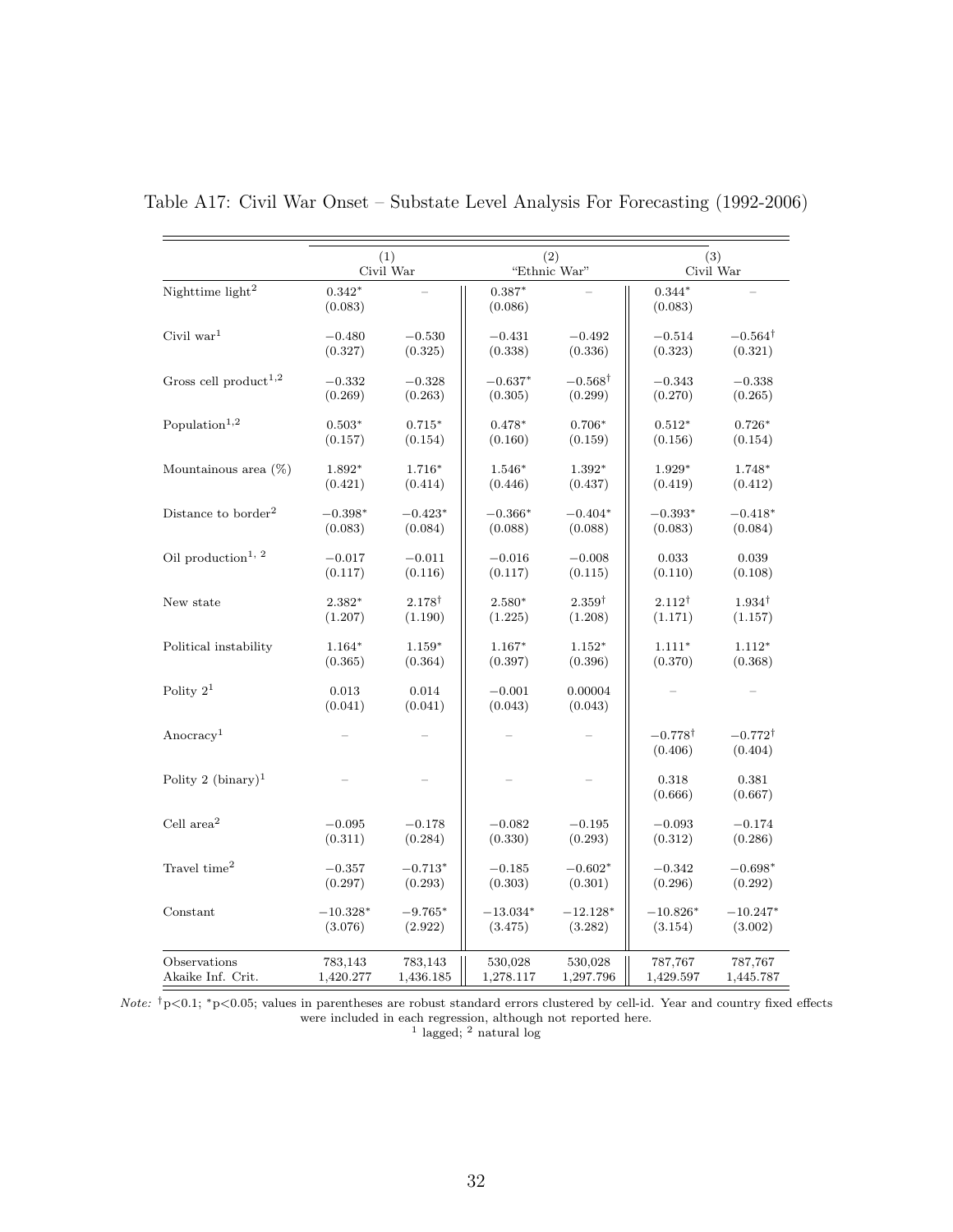

Figure A4: ROC Curve For Each Model, Substate Level Analysis (2007-2008)

ROC: Model 3 (2007-2008)

False onset positives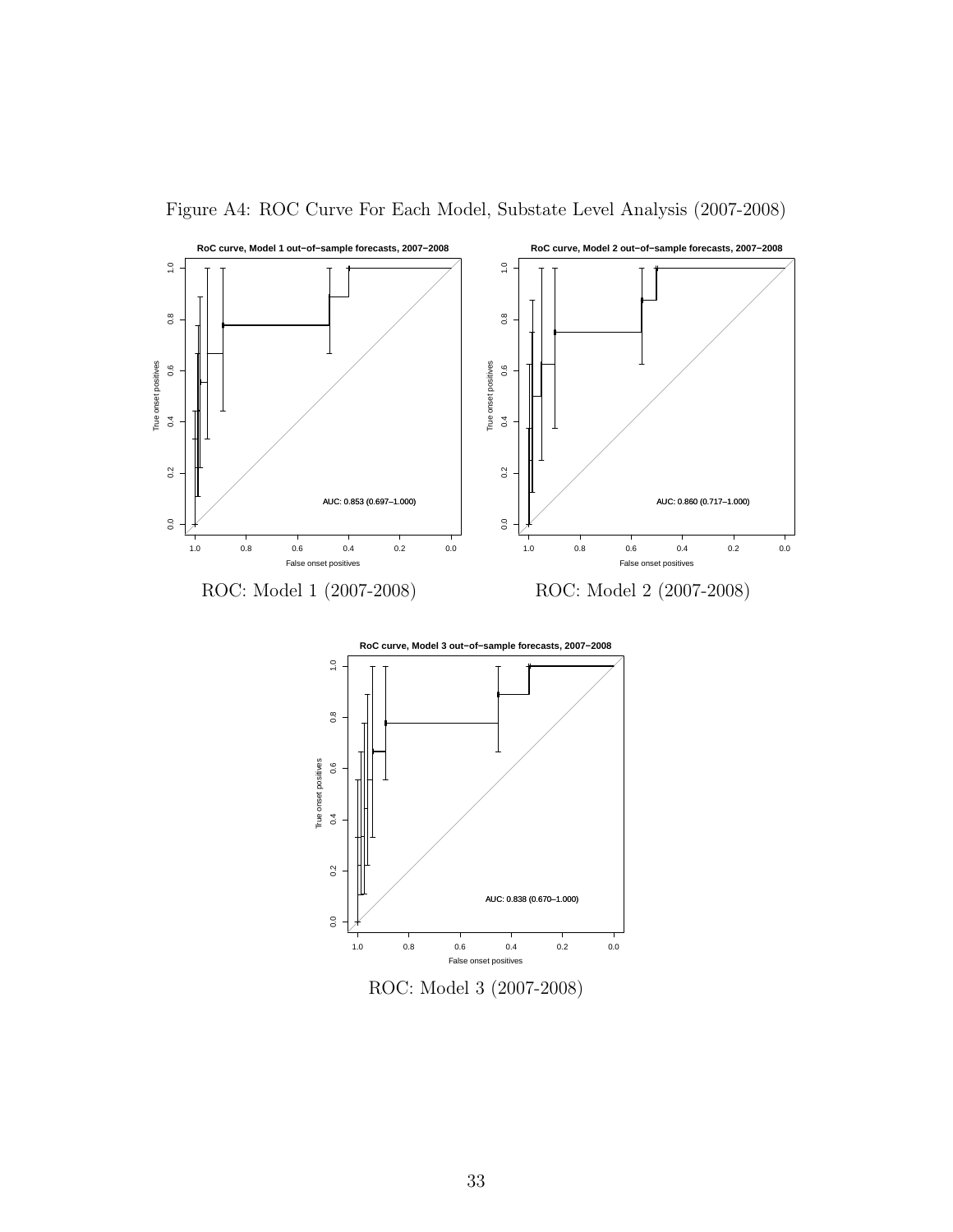|                    |           |           |           | $\left( 2\right)$ | (3)       |           |  |
|--------------------|-----------|-----------|-----------|-------------------|-----------|-----------|--|
|                    | Civil War |           |           | "Ethnic War"      |           | Civil War |  |
|                    | NL        | No NL     | NL        | No NL             | ΝL        | No NL     |  |
| <b>AUC</b>         | 85.3%     | 82.7%     | 86.0%     | 82.0%             | 83.8%     | 80.9%     |  |
| AIC                | 1,420.277 | 1,436.185 | 1,278.117 | 1,297.796         | 1,429.597 | 1,445.787 |  |
| DeLong et al. test | $2.202*$  |           |           | $2.351*$          |           | $2.597*$  |  |

| Table A18: Difference in Area Under Curve For Each Model |  |  |  |  |  |  |  |  |
|----------------------------------------------------------|--|--|--|--|--|--|--|--|
|----------------------------------------------------------|--|--|--|--|--|--|--|--|

Note:  $\frac{1}{1}p<0.1$ ;  $\frac{1}{1}p<0.05$ .

### References

- Bontemps, Sophie, Pierre Defourny and Eric Van Bogaert. 2009. "Globcover 2009. Products Description and Validation Report." European Space Agency.
- Box-Steffensmeier, Janet M. and Bradford S. Jones. 2004. Event History Modeling: A Guide for Social Scientists. Cambridge: Cambridge University Press.
- Brandt, Patrick T., John R. Freeman and Philip A. Schrodt. 2011. "Real Time, Time Series Forecasting of Inter- and Intra-state Political Conflict." Conflict Management and Peace Science 28(1):41–64.
- DeLong, Elisabeth R., David M. DeLong and Daniel L. Clarke-Pearson. 1988. "Comparing the areas under two or more correlated receiver operating characteristic curves: a nonparametric approach." Biometrics 44:837–845.
- Fearon, James D. and David D. Laitin. 2003. "Ethnicity, Insurgency, and Civil War." American Political Science Review 97(1):75–90.
- Gelman, Andrew and Jennifer Hill. 2007. Data Analysis Using Regression and Multilevel Hierarchical Model. Cambridge: Cambridge University Press.
- Gleditsch, Nils Petter, Peter Wallensteen, Mikael Eriksson, Margareta Sollenberg and Håvard Strand. 2002. "Armed Conflict 1946-2001: A New Dataset." Journal of Peace Research 39(5):615–637.
- Huang, Qingxu, Xi Yang, Bin Gao, Yang Yang and Yuanyuan Zhao. 2014. "Application of DMSP/OLS nighttime light images: A meta-analysis and a systematic literature review." Remote Sensing 6(8):6844–686.
- Koren, Ore. Forthcoming. "Means to an End: Pro-Government Militias as a Predictive Indicator of Strategic Mass Killing." Conflict Management and Peace Science .
- Marshall, M. G., T. R. Jaggers and K. Gurr. 2013. "Polity iv project: Political regime characteristics and transitions, 1800-2012." Technical Report.
- Nordhaus, William D. 2006. "Geography and macroeconomics: New data and new findings." Proceedings of the National Academy of Sciences 103(10):3150–3517.